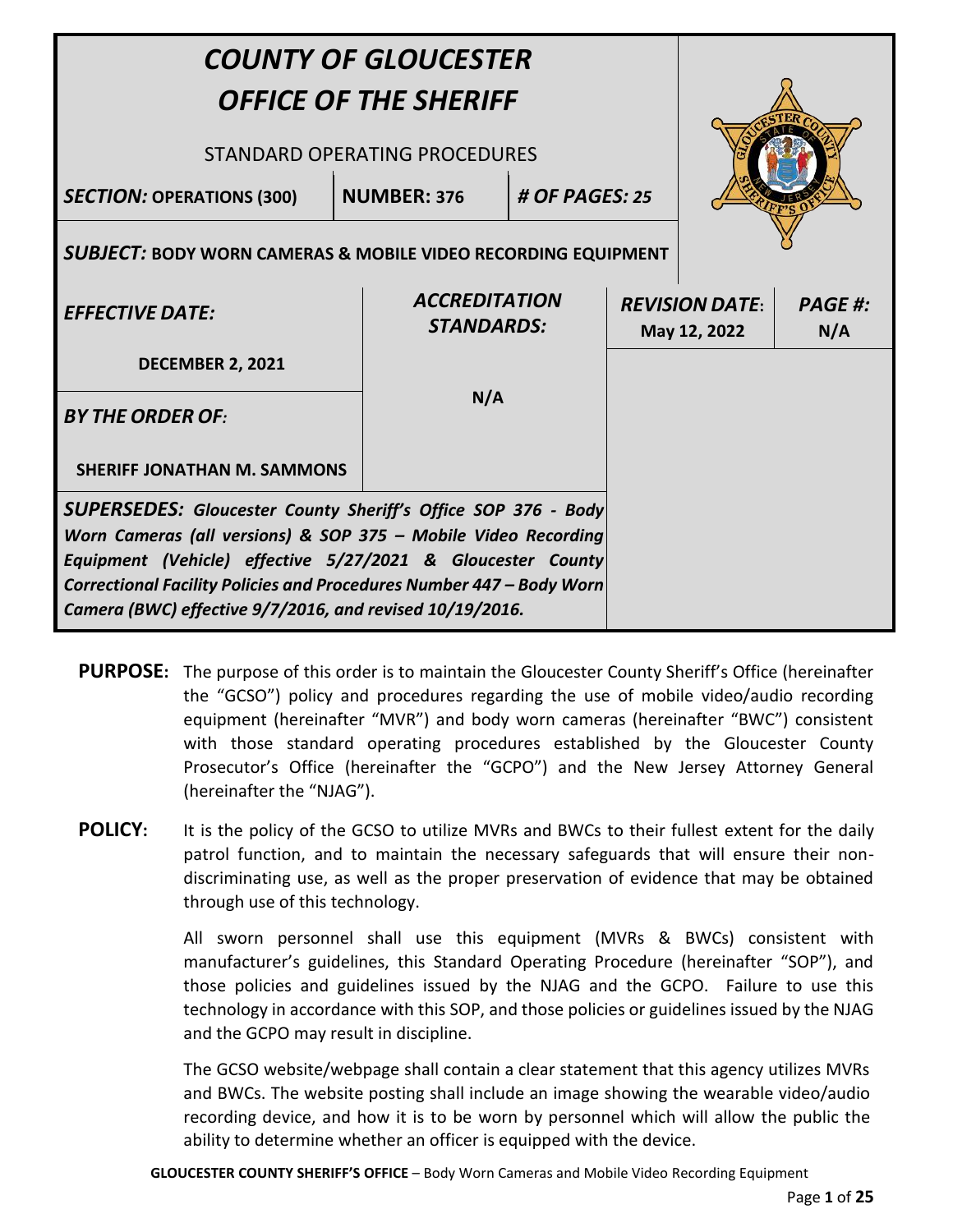Any willful or repetitive violations of this SOP shall be reported to the Supervisor of the GCSO Internal Affairs Unit, who shall report such directly to the Sheriff and/or the GCPO. The Sheriff and/or the GCPO is authorized to take such actions as are reasonable and necessary to ensure compliance with this SOP, and to prevent future violations.

**SCOPE:** The procedures and guidelines set forth in this SOP shall apply to all sworn law enforcement personnel in, and employed by and with, the GCSO. GCSO sworn personnel includes, but is not limited to, all sworn Correctional Police Officers, and all other such sworn personnel in the GCSO Corrections Division.

# **PROCEDURES:**

# **I. DEFINITIONS**

- A. For purposes of this SOP, the following terms are defined:
	- 1. **Activate** means to actuate (put into operation) the recording mode/function of an MVR or BWC.
	- 2. **Body worn camera** ("BWC") is a device worn by an officer that makes an electronic audio/video recording of activities that take place during any law enforcement action. The term does not include any form of electronic recording device worn by a law enforcement officer while acting in an undercover capacity, nor does the term include an electronic recording device when used to comply with the requirements of New Jersey Rules of Court, Rule *R.* 3:17 (electronic recording of station house custodial interrogations).
	- 3. **Constructive authority** –involves the use of an officer's authority to exert control over a subject (see ATTORNEY GENERAL LAW ENFORCEMENT DIRECTIVE NO. 2020-13), except that the term shall apply only to constructive authority directed against a person who is subject to an investigative detention or arrest (e.g., "…*show me your hands*," "…*get out of the vehicle*", etc.), or directed against any person if the officer has un-holstered a firearm or CED (e.g., "…*move out of the way*", "…*get down*", etc.).
	- 4. **Digital evidence**  includes photographs, audio and video recordings that are stored electronically.
	- 5. **Evidence Library** A secure, on-premise storage system, which is locally hosted and available to users. Evidence Library is used to organize, classify, manage, view, and archive digital evidence. *Evidence Library* tracks and provides an audit of all activity to protect the chain of custody.
	- 6. **Force** has the same meanings as defined in GCSO SOP 311(Use of Force) effective December, 2021.
	- 7. **Investigation of a criminal offense** means any police activity pertaining to the investigation of an indictable crime, disorderly persons offense, or petty disorderly offense, including but not limited to, responding to a report of a possible criminal offense; an investigative detention based on or leading to reasonable and articulable suspicion to believe that a criminal offense has been or is being committed; an arrest for a criminal offense; an interview of a potential witness to a criminal offense; or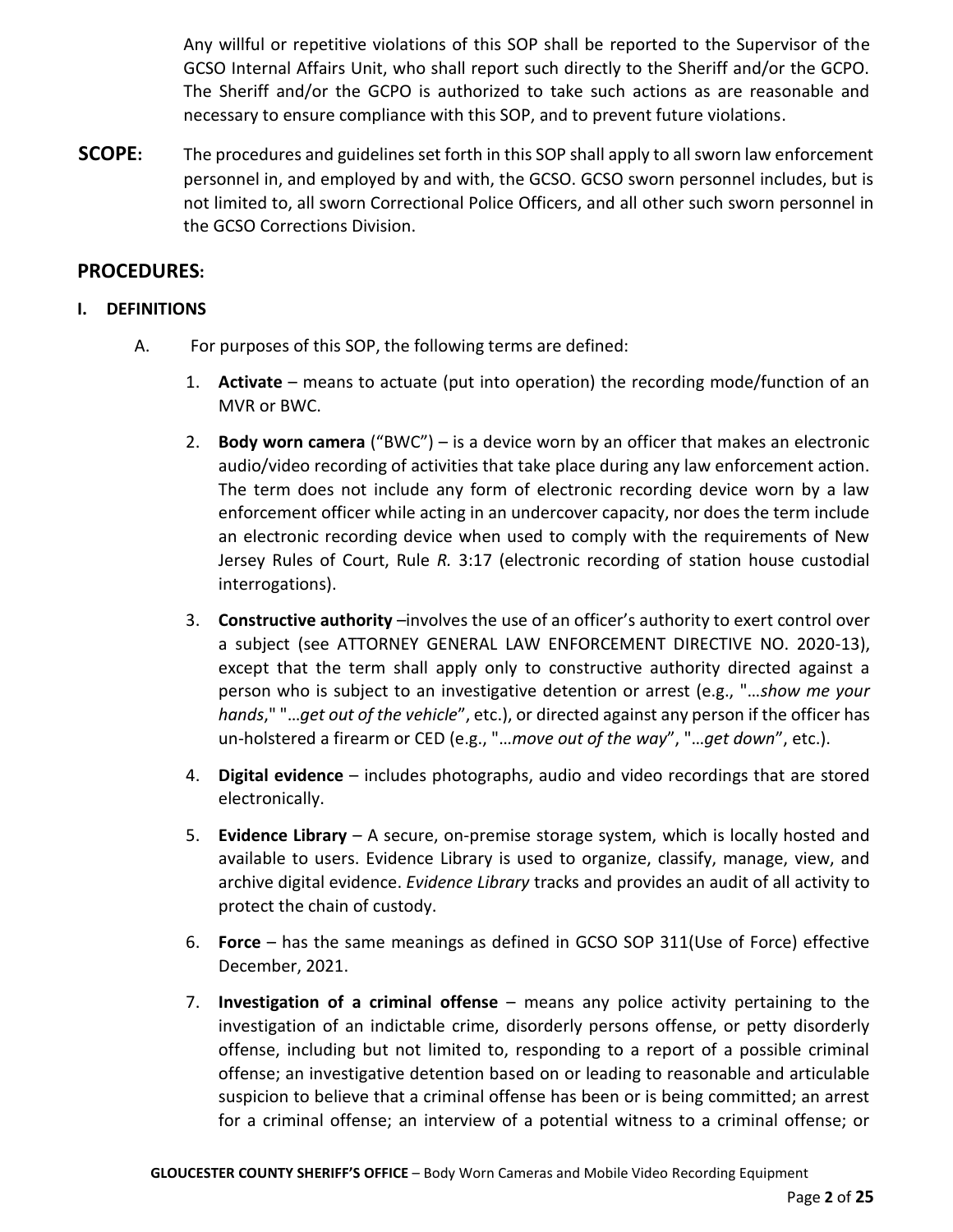canvassing an area, neighborhood, or premises for potential witnesses to a criminal offense.

- 8. **Mobile video recorder** ("MVR") is an audio/video recording device mounted in a police vehicle that makes an electronic recording of activities within its field of vision. The officer-worn wireless transmitter can also electronically record audio outside of the view of the camera's field of vision. Such recordings are uploaded to the server upon arrival at police headquarters.
- 9. **Proactive enforcement team** includes officers who are typically assigned to target vice, drugs, organized street crime, violent crime and/or any other targeted enforcement. Unlike officers who are responsible for responding to traditional calls for service, these officers are typically assigned the singular responsibility of addressing these activities (e.g., street crime unit, crime suppression unit, etc.). The nature of their work may include being dressed in traditional uniform, modified uniform, or plain clothes. These officers may work alongside undercover officers, conduct surreptitious surveillance, engage in high intensity enforcement via motor vehicle/pedestrian stops and/or interact with confidential informants or witnesses who wish to remain.
- 10. **School** means a public or nonpublic elementary or secondary school within the State of New Jersey offering education in grades kindergarten through 12, or any combination of grades, at which a child may legally fulfill compulsory school attendance requirements.
- 11. **Subject of the video footage** means any law enforcement officer, suspect, victim, detainee, conversant, injured party, or other similarly situated person who appears on the MVR or BWC recording, and shall not include a person who only incidentally appears on the recording.
- 12. **Tactical team** is a group of officers who are specially selected, trained, and equipped to handle high-risk incidents including, but not limited to, those involving snipers, barricaded persons, warrant services, apprehensions, acts of terrorism, and other situations or activities as deemed necessary by command leadership.
- 13. **Tagging** is the electronic labeling of a video/audio file captured by an MVR or BWC.
- 14. **Youth facility** means a facility where children assemble under adult supervision for educational or recreational purposes, such as group homes, residential facilities, day care centers, and day treatment centers.
- B. All references to MVR and BWC include the equipment installed in vehicles, body worn devices, and where appropriate, the wireless transmitter, microphone, removable media (HDD/SSD), server, and other accessories necessary to operate these systems.

## **II. GENERAL**

A. Video recordings are invaluable to law enforcement for evidential purposes. Mobile video/audio equipment has been demonstrated to be of value in the prosecution of criminal, traffic, and other related offenses and to protect personnel from false claims of misconduct.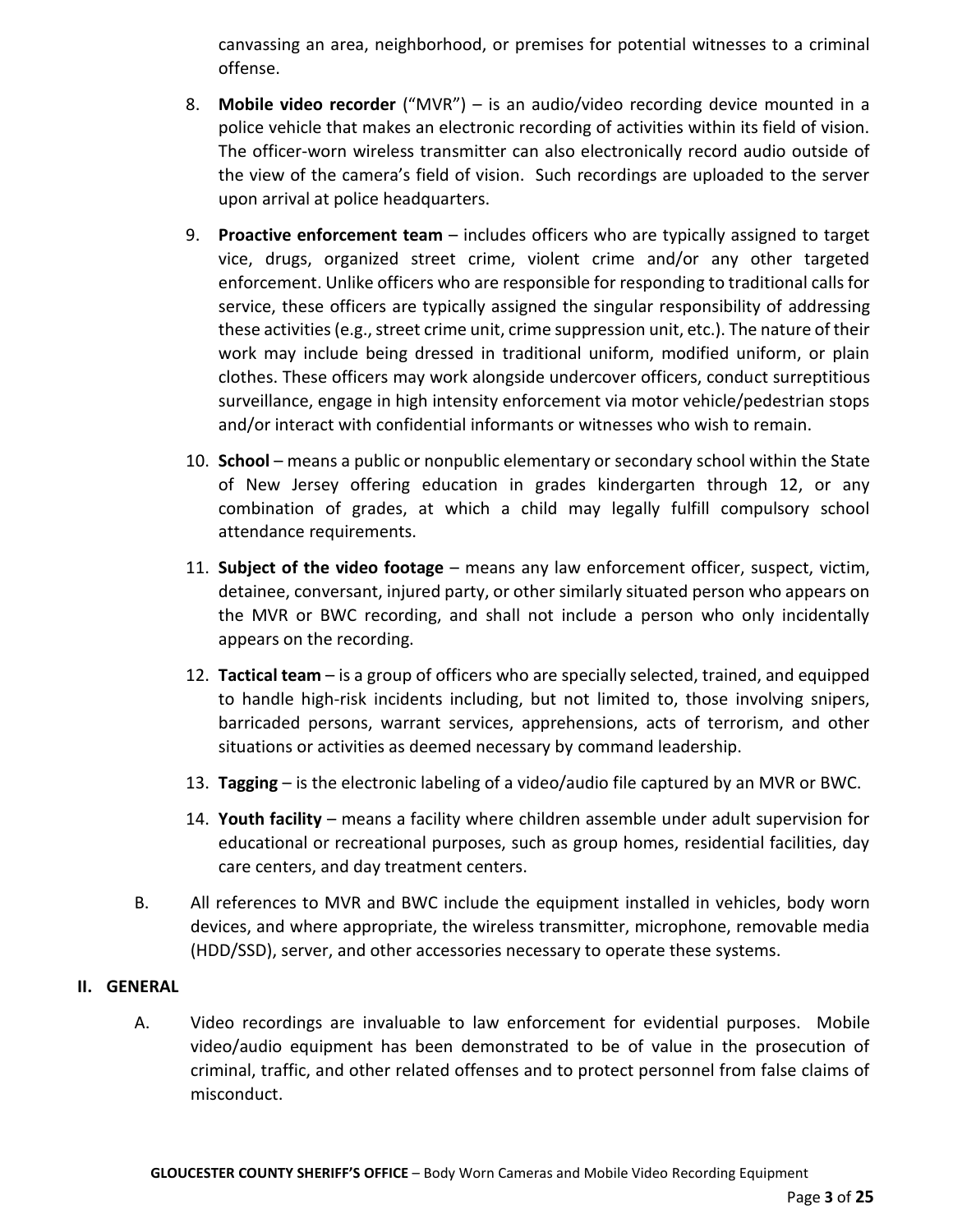- B. While visual and audio evidence may be captured on the recordings, the use of MVR/BWC is not intended to document all evidentiary material relevant to court or administrative proceedings; but it can serve to supplement an officer's senses and eyewitness account. There is no intent to utilize the MVR/BWC as a management tool to punish officers for minor GCSO rule infractions.
	- 1. Personnel shall not be subject to criticism for the proper exercise of lawful discretion in enforcement matters.
	- 2. MVR/BWC shall be utilized **ONLY** for legitimate law enforcement purposes.
- C. Adequate safeguards are necessary to ensure that this technology is:
	- 1. Used in a non-discriminating way; and
	- 2. Used to adequately document evidence; and
	- 3. Used to safeguard against potential violations of N.J.S.A. 2A: 156A-1, et seq., *New Jersey Wiretapping and Electronic Surveillance Control Act*.
- D. When properly used, this equipment (MVRs & BWCs) will have the following capabilities:
	- 1. Create accurate memorialization of public contacts and other law enforcement related activities.
	- 2. Preserve an audio and video record of events, actions and conditions during arrests, critical incidents, and prisoner transports.
- E. These records will serve the following purposes:
	- 1. Recordings serve as protection for officers when there are complaints about their conduct, or professionalism, during encounters with the public.
	- 2. The recordings can be introduced into evidence in criminal and motor vehicle prosecutions, as well as in civil litigation.
	- 3. The recordings can resolve disputes concerning what occurred during incidents, thereby protecting both the public and the law enforcement officers involved.
	- 4. When complete recall is not possible, such as when multiple events are happening simultaneously or out of an officer's line of sight, an audio/visual recording can provide an accurate record of events.
	- 5. MVR/BWC recordings can provide a record of officer/citizen interaction within the GCSO vehicle itself when an officer's attention is on driving. For example, an MVR/BWC will record events during transportation of arrested persons, escape risks, mentally disturbed individuals, intoxicated persons, people who are physically injured and members of the opposite sex. The recording can provide accurate documentation of highly detailed and/or fast-moving incidents, such as roadside sobriety testing, violent encounters, and pursuits.
	- 6. Subject to the restrictions in this SOP, and policies and guidelines promulgated by the NJAG and the GCPO, supervisors will be able to view the recordings, and select portions for use in training law enforcement officers concerning safety, field training,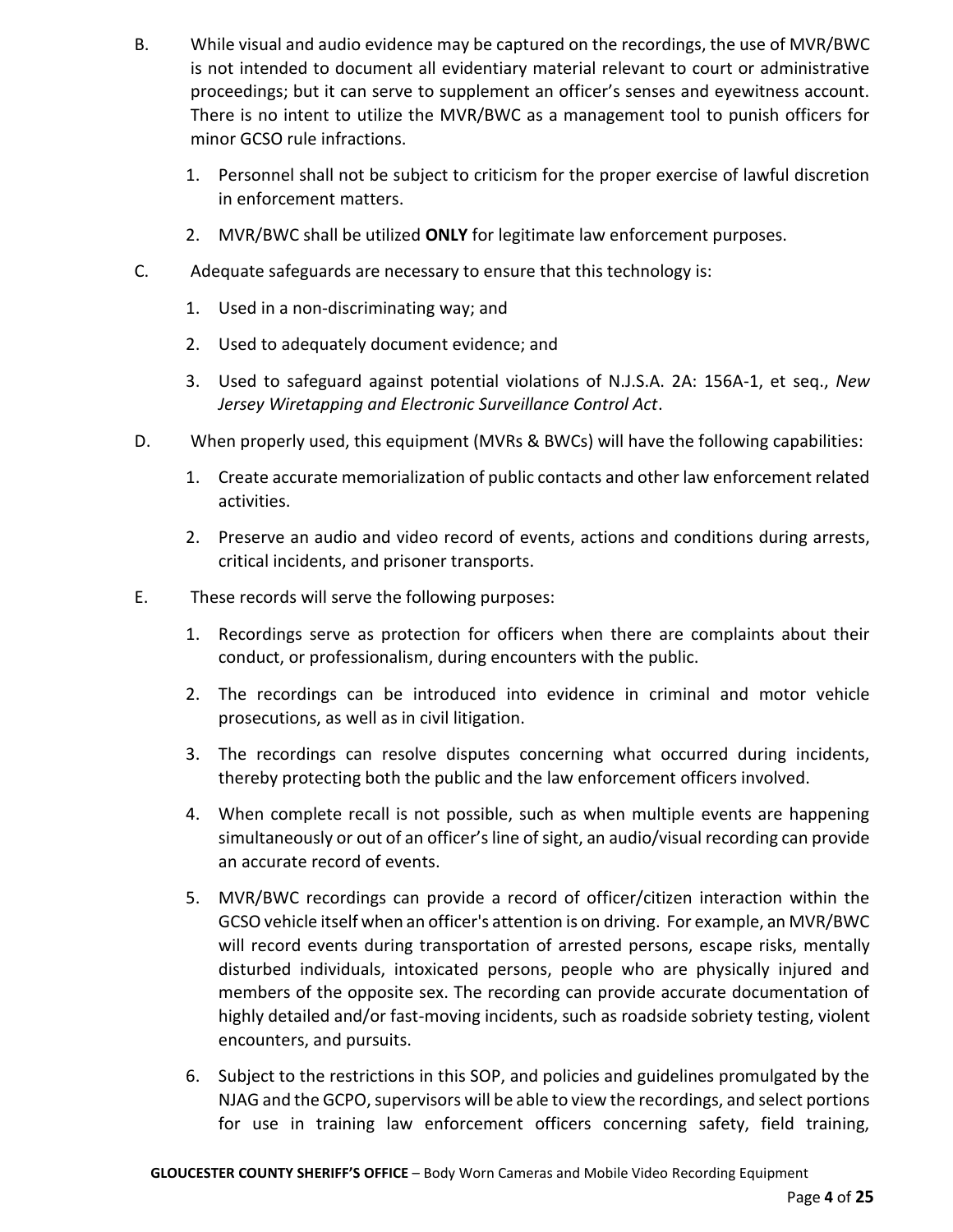interpersonal skills, proper law enforcement procedures, and legal doctrines with the permission of GCSO administration.

- 7. The recordings can permit supervisors and administrators to undertake more meaningful performance reviews.
- 8. Recordings augment administration's ability to evaluate its basic law enforcement practices, and interactions between its personnel and the public.
- 9. Recordings enhance administration's ability to train personnel in proper law enforcement procedure

## **III. EQUIPMENT**

- A. The WatchGuard mobile digital video recorder (MVR) or the WatchGuard (BWC) are designated for use to record patrol related events.
	- 1. Generally, the WatchGuard MVR is mounted to a fixed location in marked sheriff's vehicles. This MVR is a self-contained unit mounted to the interior of the sheriff's vehicle.
		- a. This MVR uses between three to six cameras, a front facing camera and rear facing cabin interior cameras depending on the amount of transportation compartments.
		- b. The cabin camera is positioned to face the interior of the patrol vehicle and is pointed toward the back seat or prisoner area. It is equipped with low light sensitivity and is capable of recording images without the interior light on.
		- c. The MVR is equipped with an interior mounted microphone to record cabin activity.
		- d. Events are recorded when the system is automatically activated by preset triggers or the record button is manually pressed. Automatic activation is set by emergency light activation or wireless microphone activation. When these triggers are activated, the system starts to record the event. Each session is recorded as a track that is date and time stamped. While all activity is recorded by the MVR unit to the internal hard drive, only incidents activated by the automatic triggers will cause the unit to wirelessly transfer the data to the sever.
	- 2. The WatchGuard System (BWC) is used mostly by canine handlers, courthouse security units, bicycle unit officers, and traffic patrol officers, when available. Officers shall wear and use their BWCs when assigned to any proactive enforcement team or tactical unit and in the field performing law enforcement activities. This BWC is an officerworn device clipped to the officer's outermost garment/vest.
		- a. This system requires that the unit be inserted into a docking station to recharge and download the recorded activity.
		- b. This system will record up to twelve (12) hours before it is necessary to dock the device to recharge and download the recorded activity.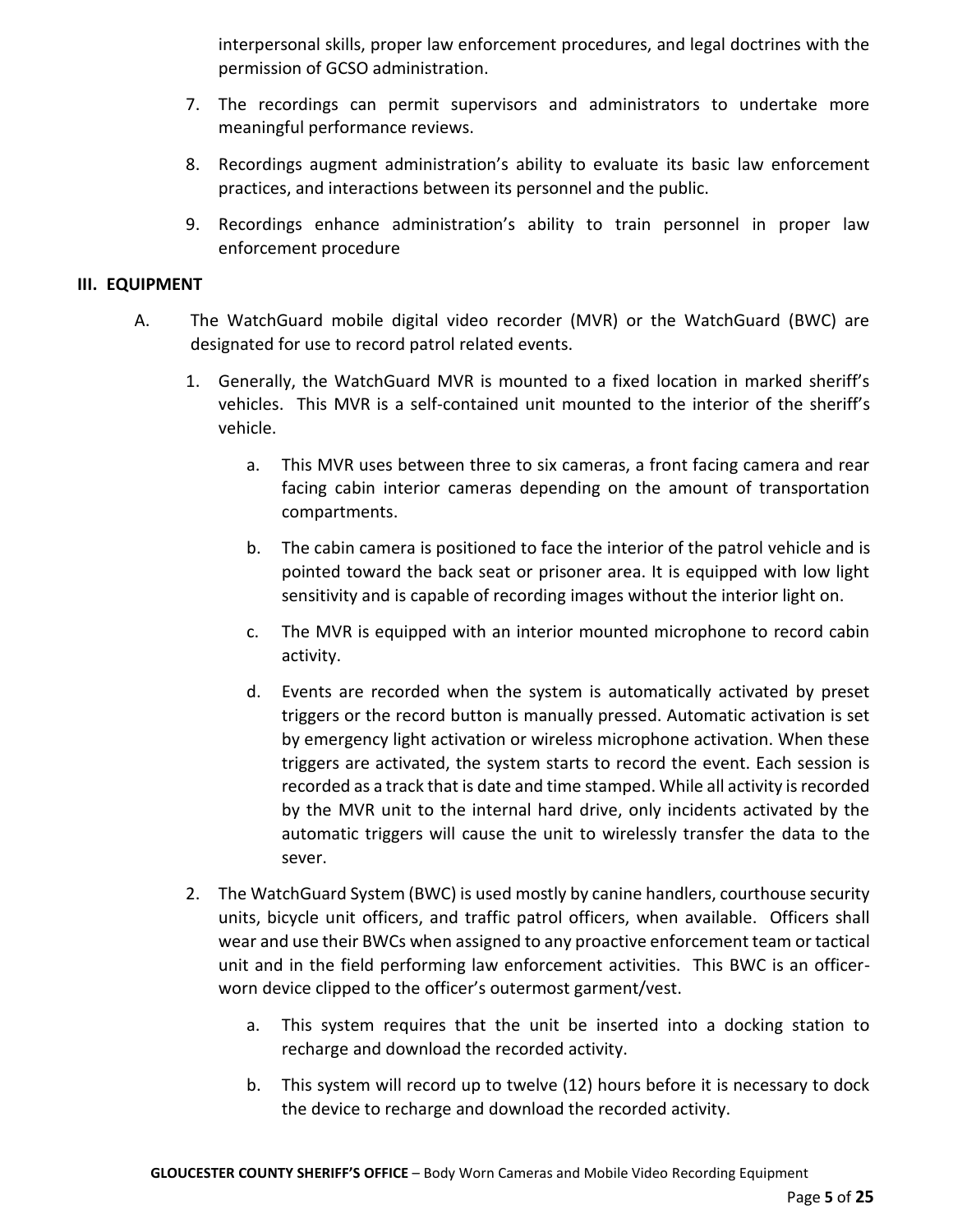- c. Officers shall not deactivate a device while on an incident that is being recorded.
- d. This system uses Evidence Library for audio/video storage and post event review.
- 3. Officers/detectives on loan to any outside agency, tactical team, proactive enforcement team, or task force shall use the agency issued BWC consistent with this SOP, including restrictions, and any guidelines issued by the outside agency or task force. Such officers/detectives shall report any potential conflicts between this order and the outside agency/task force's directives to an undersheriff, or his/her designee, as soon as practicable.
- B. Both systems record audio tracks and video images in color. The MVR can display real time images on a video screen.
- C. User logon profiles and administrative access:
	- 1. There are three (3) different levels of access:
		- a. Administrator (Admin)
		- b. Officer
		- c. Supervisor
	- 2. Officers will only be permitted to operate the assigned MVR and BWC unit under the officer/user logon profile.
	- 3. The system administrator will establish officer/user profiles and supervisory profiles as directed by the Sheriff or his/her designee.
	- 4. The system administrator is responsible for the overall operation of the equipment, maintenance, copying of evidentiary material from the hard drive for case preparation, establishing user and supervisory profiles, setting default preferences, and ensuring that each unit is operated in accordance with this guideline.

## **IV. TRAINING AND MAINTENANCE**

- A. The Sheriff or his/her designee shall maintain a training program on the lawful and proper use of MVR and BWC equipment. Only personnel who have been trained on the use and routine maintenance of either MVR and/or BWC systems will be permitted to operate the system. Authorized operators must complete the GCSO in house training module, and shall have demonstrated their competence to the satisfaction of the system administrator or his/her designee.
- B. Equipment installed in a GCSO vehicle is the responsibility of the officer assigned to that vehicle. Officers assigned an MVR or BWC system are responsible for maintaining the system in a state of operational readiness.
- C. Based on the training received, officers shall ensure that the audio and video equipment is operating properly prior to the start of his/her shift, and shall report all malfunctions, damage, or other problems to their immediate supervisor. Personnel who have not been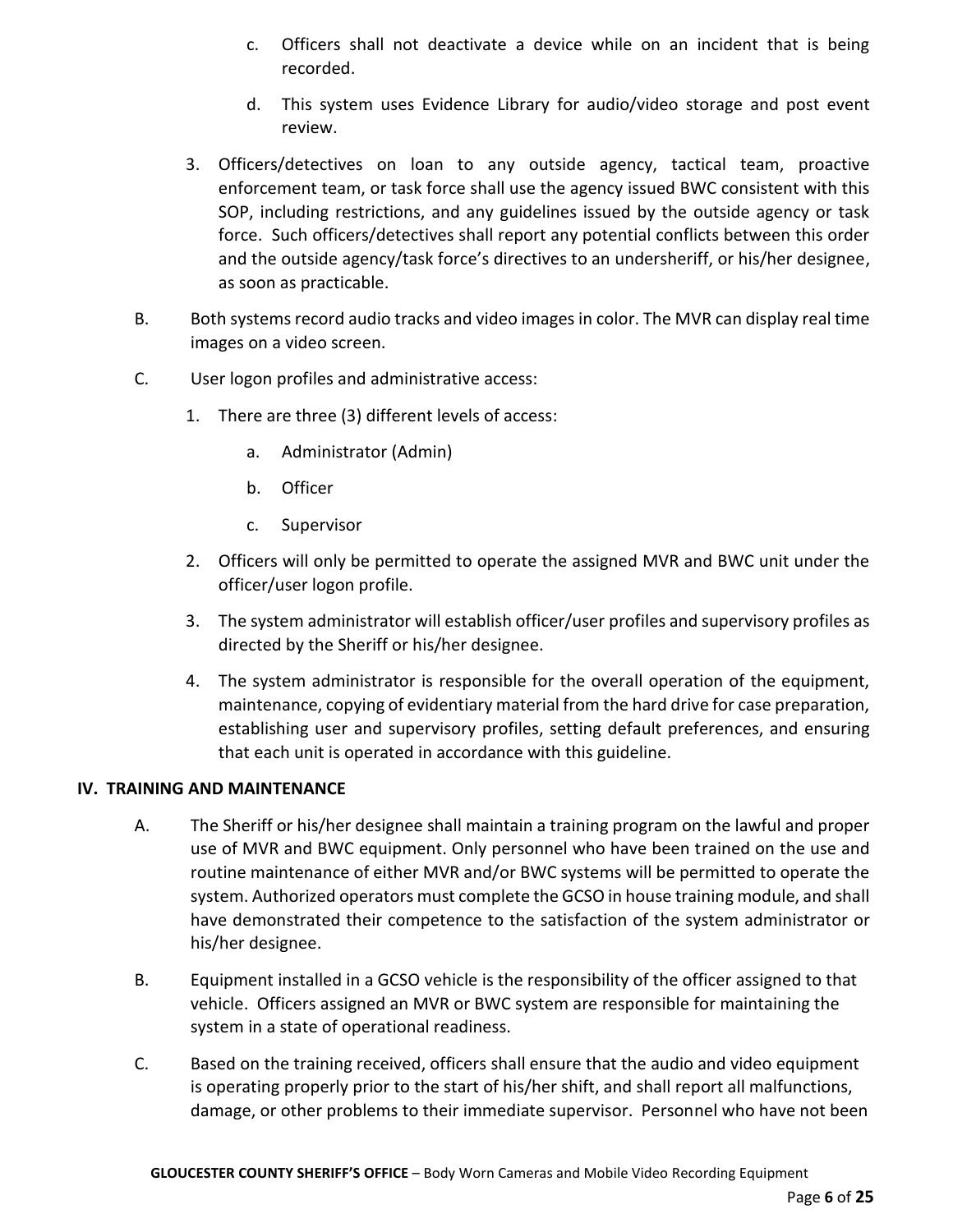trained and authorized to make repairs shall not attempt to repair any MVR/BWC equipment.

- D. No installed components of any system may be moved from its position without the authorization of the system administrator, the Sheriff or his/her designee.
- E. Equipment shall be maintained according to manufacturer's recommendations/specs.

# **V. OPERATION PROCEDURES**

- A. At the start of each tour of duty, officers shall ensure that the MVR and/or BWC unit is functioning properly.
	- 1. BWCs are specifically assigned, and will remain the responsibility of each assigned officer unless otherwise directed by a supervisor.
	- 2. BWCs are considered issued equipment until relinquished at the direction of a supervisor.
- B. WatchGuard BWC System startup and use:
	- 1. Ensure that the camera is properly mounted.
	- 2. Push power button.
	- 3. Push in the RECORD button on the BWC camera to start recording.
	- 4. Verify both status LEDs turn red and the unit displays recording icon.
	- 5. Push in the RECORD button on the BWC camera to stop recording.
	- 6. Select appropriate event category.
- C. During the officer's tour of duty, he/she will periodically monitor the MVR and/or BWC unit to ensure that it is functioning properly.
	- 1. Officers will monitor alerts and messages sent by the MVR/BWC across the screen advising of problems or errors.
	- 2. Officers will report any MVR and/or BWC malfunction, which fails to record a required event to communications (Dispatch).
	- 3. As soon as practicable, officers must notify the system administrator of such malfunction using an *MVR – BWC MALFUNCTIONS REPORT*, unless previously documented.
	- 4. The Sheriff or his/her designee will maintain *Reports* that relate to MVR/BWC malfunctions.
- D. BWCs shall be used only in conjunction with official law enforcement duties. The BWC shall not be used to record:
	- 1. Encounters with undercover officers or confidential informants.
	- 2. Hostage negotiations.
	- 3. Processing of crime scenes.
	- 4. Strip and body cavity searches.
	- 5. When on break or otherwise engaged in personal activities.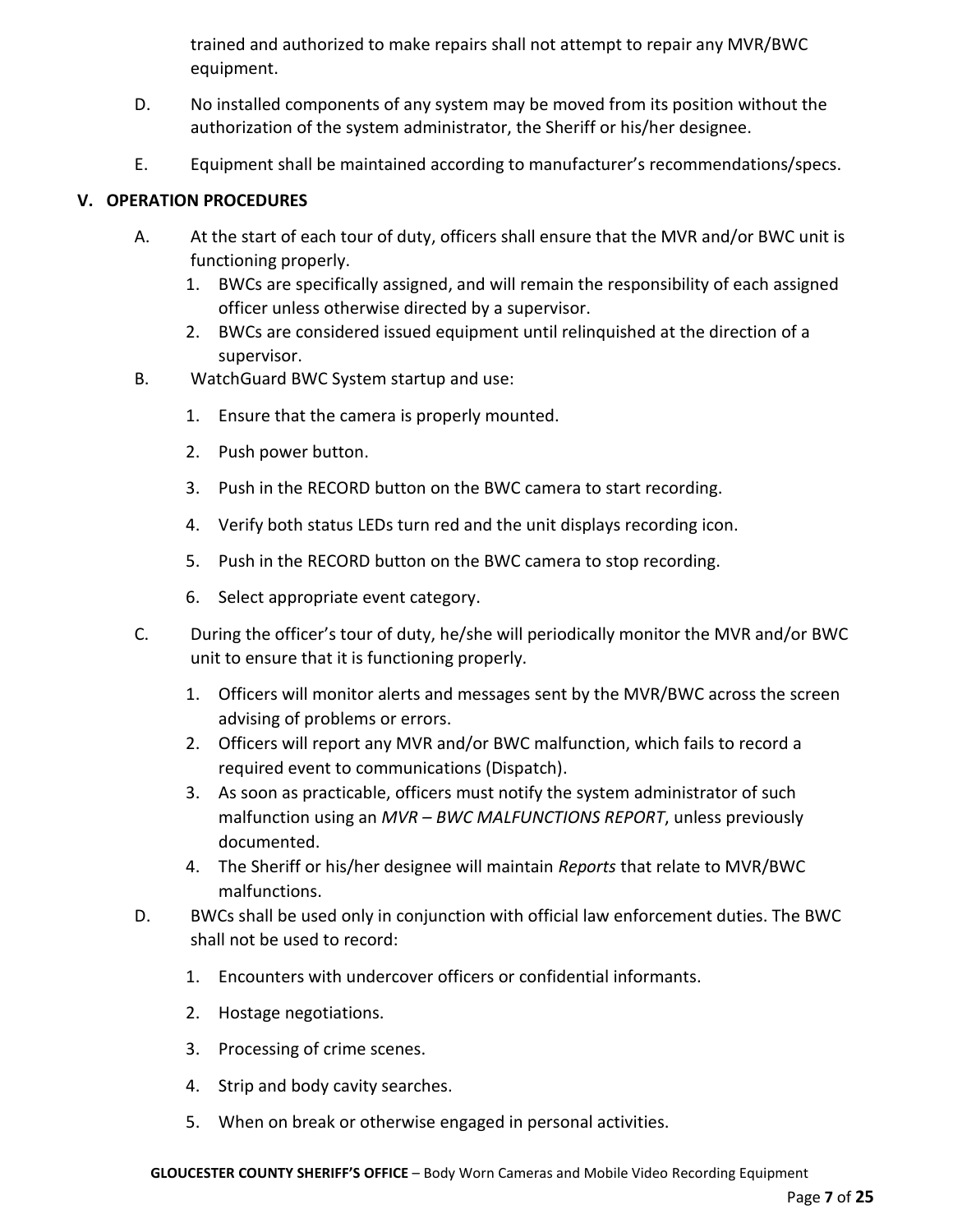- 6. In any location where individuals have a reasonable expectation of privacy, such as a restroom or locker room.
- 7. When engaged in law enforcement union business.
- 8. When involved in counseling sessions, guidance sessions, personnel evaluation interviews, or other supervisor/subordinate interaction.
- 9. Inside of schools, youth facilities, hospitals, medical facilities, or places of worship, unless directly related to an incident that warrants recording, see section VI.A of this order; or
- 10. While discussing criminal investigation strategies.
- 11. While inside courtrooms, public hallways inside the courthouse, conference rooms, or other locations where attorney client conversations are likely to be overheard or where video recordings are protected from OPRA pursuant to court rule 1:38. The exception is if/when and officer(s) are responding to a duress alarm activation or other emergency law enforcement function where a deployment would be warranted.
- E. BWCs shall not be used surreptitiously.
- F. BWCs shall not be used to gather intelligence information based on 1st Amendment protected speech, associations, or religion, or to record activity that is unrelated to a response to a call for service or a law enforcement or investigative encounter between a law enforcement officer and a member of the public, except in accordance with any applicable guidelines or directives promulgated by the NJAG and/or GCPO.
- G. The GCSO will not tolerate the reliance by any officer on race, ethnicity, gender, gender identify, gender expression, transgender status, sexual orientation, religion, economic status, age, culture, or any other immutable characteristic of a group or class of persons, in determining whether to activate or deactivate a BWC.
- H. Recording upload/download instructions Upload to Evidence Library:
	- 1. Turn the body camera off.
	- 2. Place body camera into docking station until upload is complete.
- I. When video/audio footage is captured involving any part of an arrest or significant event, officers will type/write the letters *MVR* and/or *BWC* in all capital letters at the end of the report to signify that video/audio is available for the case. Include the vehicle number for MVR or BWC number. The system administrator or his/her designee shall tag these recordings accordingly. However, MVR/BWC recordings are not a replacement for written reports. Under no circumstances shall officers simply refer to an MVR/BWC recording on an investigation report instead of detailing the facts and circumstances of their investigation/observations.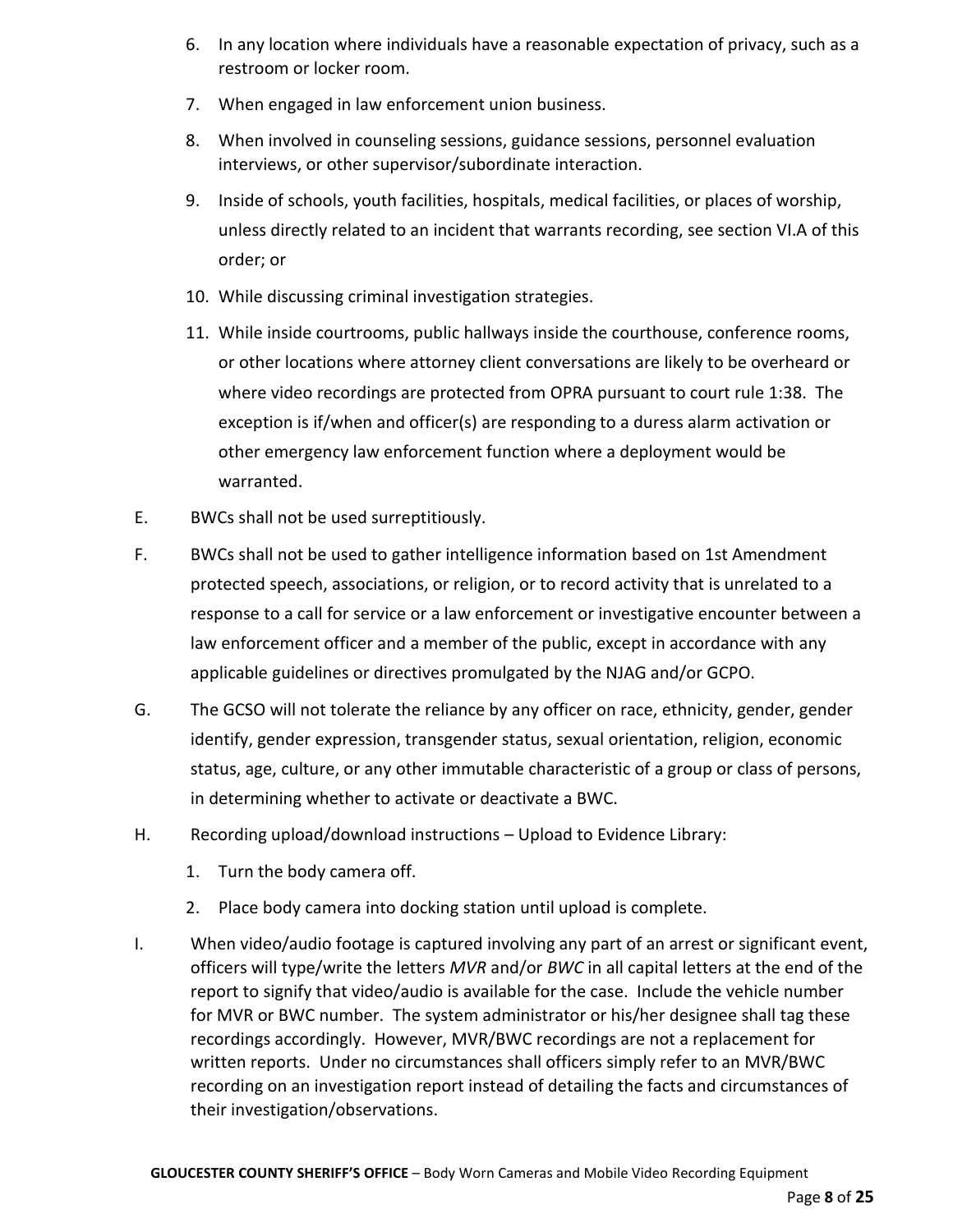- J. If the incident was not captured on an MVR/BWC, the reason should be noted within the narrative portion of the investigation/operations/arrest report.
- K. The evidence officer or system administrator will create a DVD/CD recording of any event upon a valid discovery or OPRA request.

## **VI. INCIDENTS TO RECORD**

- A. When assigned to an officer for duty, the BWC will remain in standby mode ready to be activated at any time. When an officer activates the recording mode the device will record from the moment the record start/stop button is pressed. Activation should occur before arriving at the scene, when feasible.
- B. Except when otherwise restricted in this SOP, officers shall video and audio record all law enforcement activity including any interaction with a civilian. However, if an immediate threat to the officer's life or safety makes activating the BWC impossible or dangerous, the officer shall activate the BWC at the first reasonable opportunity to do so. Examples of such required recordings include, but are not limited to:
	- 1. All traffic stops from the time the violation is observed until the stop is concluded.
	- 2. Field sobriety testing, if practicable.
	- 3. An officer is responding to a call for service and is at or near the location to which the officer has been dispatched.
	- 4. Any call for service related to a violation or suspected violation of possessing or consuming marijuana, hashish, or cannabis item.
	- 5. Stationary police details, such as DWI sobriety checkpoints, car/truck inspections, seatbelt use checkpoints, etc.
	- 6. Crash scenes, including interviews on the scene.
	- 7. Crime scenes.
	- 8. Motor vehicle and foot pursuits.
	- 9. Investigations of criminal violations (not to include undercover investigations or related surveillance activities).
	- 10. Investigative detentions/field interviews/pedestrian contacts, pedestrian contacts are defined as any contact with a subject who is not operating a motor vehicle while actively on patrol. (This will not include any person or persons interacted with because of an investigative or special detail, when an operational plan had been submitted prior to the start of that detail, nor when the law enforcement officer is performing an approved community outreach activity).
	- 11. Out-of-court identifications (i.e., show ups, lineups).
	- 12. When an officer uses constructive authority or force, or reasonable believes that constructive authority or force may be used in any encounter or situation not otherwise listed in this subsection based on specific and articulable facts warranting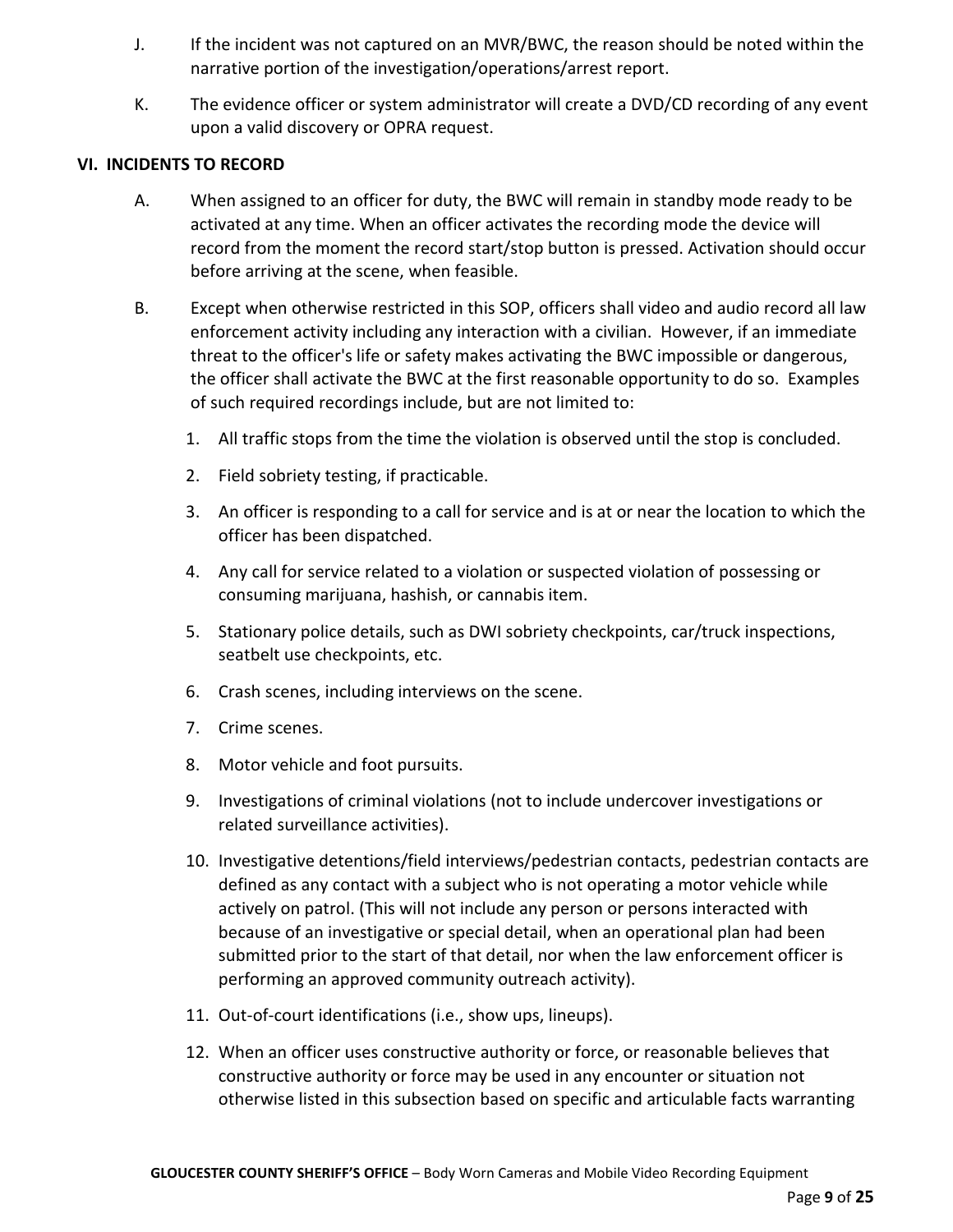heightened caution (must be documented by narration on the recording and/or in any investigation report).

- 13. Warrantless searches (all types, including frisks, but not strip or body cavity searches).
- 14. Arrests.
- 15. Drug recognition expert (DRE) evaluations.
- 16. Overdose and suspected overdose investigations.
- 17. Arrestee/prisoner/civilian transportation.
- 18. Special events or projects including, but not limited to, crowd control, unruly crowds, or any incident requiring activation of the all-hazards or emergency operations plan.
- 19. Domestic violence investigations.
- 20. Strikes, picket lines, demonstrations.
- 21. Welfare checks of residents and motorists (motorist aid).
- 22. Any other laws enforcement / public interaction while the officer is acting in the performance of his/her official capacity as a sheriff's officer.
- C. Notwithstanding any other provision of this SOP, when an officer equipped with a MVR and/or BWC is dispatched to or otherwise goes to the scene of an incident knowing or reasonably believing that law enforcement deadly force has been or is being employed, or to a scene where an officer has requested emergency assistance (e.g., an officer in distress, shots fired, etc.), the officer shall activate his/her MVR and/or BWC before arriving at the scene when feasible.
- D. Notwithstanding any other provision of this SOP, an officer while at the scene of a law enforcement deadly-force event, pursuit resulting in death or serious bodily injury, incustody death incident, or the on-scene investigation of such events, shall not deactivate their MVR/BWC unless instructed to do so by the assistant prosecutor or deputy attorney general supervising the investigation of the deadly force incident pursuant to *Attorney General Law Enforcement Directive 2019-4.* The assistant prosecutor, deputy attorney general, or their designees, may provide such instruction telephonically.
- E. MVR and BWC shall remain activated for the entire duration of public contact until either the officer has departed the scene, or the officer has notified communications (Dispatch) that the event is closed.
- F. When an MVR is activated to transport an arrestee/prisoner/civilian, the rear camera shall be activated to capture the image of the arrestee/prisoner/civilian. Deactivate the rear camera after completing the transportation and the arrestee/prisoner/civilian exits. Officers can rotate the main camera to capture the image of any front seat passenger. Under no circumstances shall an officer audio record audio any passenger (including arrestees/prisoners/civilians) when the officer isn't present.
- G. BWC shall also be activated to transport an arrestee/prisoner/civilian, it shall always remain activated while the BWC-equipped officer is in the presence of the arrestee,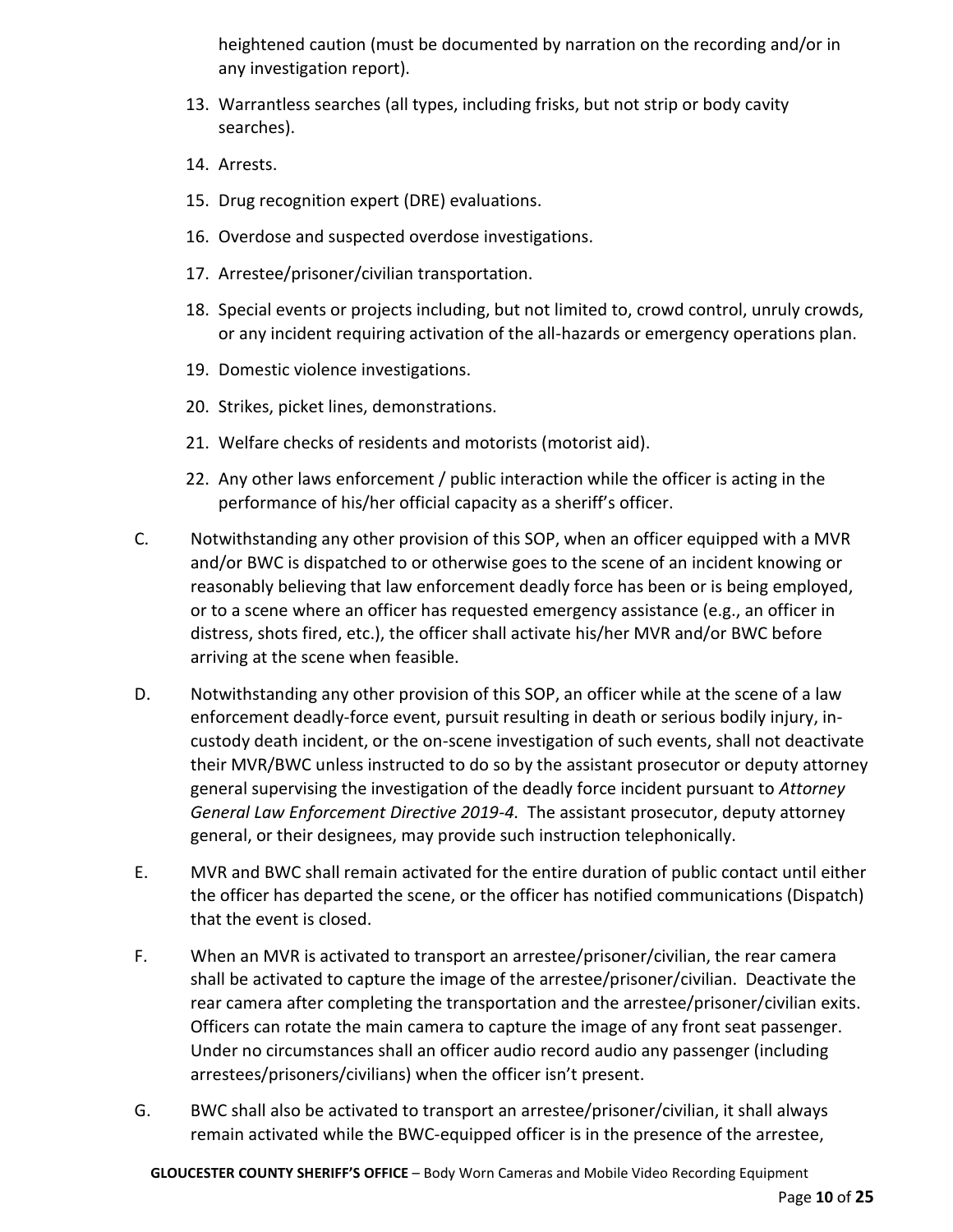prisoner, civilian and until the arrestee/prisoner is secured in the holding cell or processing room, or until custody of the arrestee/prisoner has been transferred to county jail personnel, or until the arrestee/prisoner is with hospital/medical/mental health personnel and the officer is no longer in the presence of the arrestee/prisoner, or the civilian has exited the vehicle.

- H. When wearing a BWR, officers shall notify the subject of the recording that they are being recorded unless it is unsafe or unfeasible to provide such notification. Such notification shall be made as close to the inception of the encounter as is reasonably possible.
	- 1. If the officer decides not to provide notification of BWC activation because it is unsafe or unfeasible to do so, the officer shall document the reasons for that decision in the incident report of the incident and/or by narrating the reasons on the BWC recording.
	- 2. The failure to verbally notify a person pursuant to this section shall not affect the admissibility of any statement or evidence.
- I. Prior to entering a private residence, officers shall notify the occupant that the occupant is being recorded and, if the occupant requests the officer to discontinue use of the BWC, the officer shall immediately discontinue use of the BWC unless the officer is actively engaged in investigating the commission of a criminal offense, or is responding to an emergency, or reasonably believes that the officer will be required to use constructive authority or force.
- J. When interacting with an apparent crime victim, officers shall, as soon as practicable, notify the apparent crime victim that he or she is being recorded and, if the apparent crime victim requests the officer to discontinue use of the BWC, the officer shall immediately discontinue use of the BWC.
- K. When interacting with a person seeking to anonymously report a crime or assist in an ongoing law enforcement investigation, if the person requests that the officer discontinue use of the body worn camera, officers shall evaluate the circumstances and, if appropriate, discontinue use of the BWC.
- L. If a civilian inquires of an officer whether the officer is equipped with a BWC, or inquires whether the device is activated, the officer shall answer truthfully, unless the Gloucester County Prosecutor or his/her designee, or Director of the Division of Criminal Justice ("DCJ") or his/her designee, has expressly authorized the officer to make a covert electronic recording.
	- 1. Officers may deactivate/mute a BWC when a civilian conversing with the officer requests that the device be turned off under circumstances when it reasonably appears that the person will not provide information or otherwise cooperate with the officer unless that request is respected (e.g., a station house custodial interrogations must be electronically recorded unless a statement is made during a custodial interrogation by a suspect who indicated, prior to making the statement, that he/she would participate in the interrogation only if it were not recorded; provided however, that the agreement to participate under that condition is itself recorded).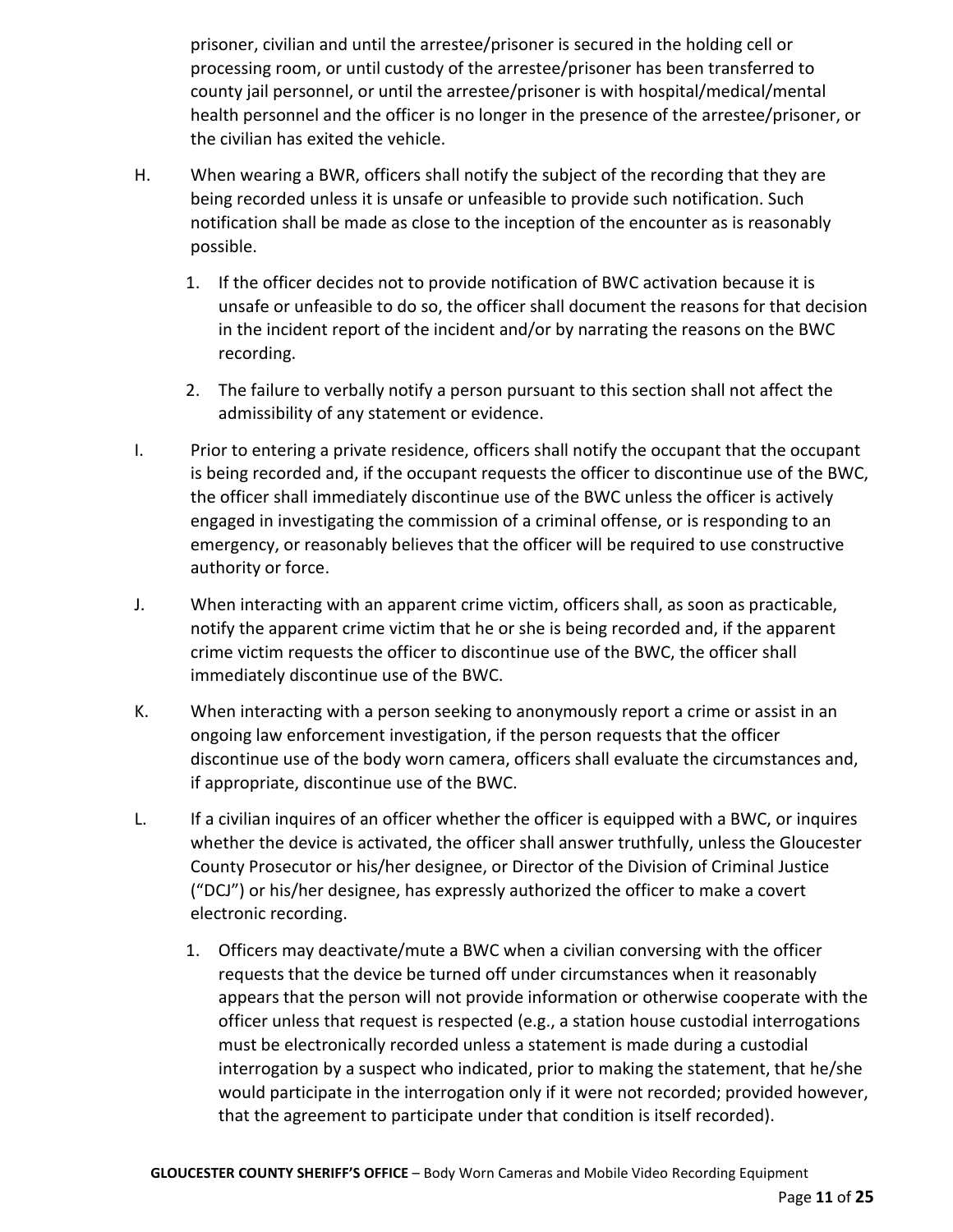- a. Officers shall not suggest to the person that the BWC should be deactivated, nor shall the officer ask the person whether he or she would prefer that the BWC be deactivated. Rather, the request for deactivation must be selfinitiated by the civilian. The officer may explain the consequences of deactivation (e.g., evidence relevant to a criminal investigation will not be recorded).
- b. In deciding whether to deactivate the BWC, the officer shall consider the privacy and safety interests of the person requesting deactivation, whether the encounter is occurring in the person's residence, and the need for the information or assistance that the person will provide only if the deactivation request is honored.
- 2. Officers may deactivate a BWC when a person, other than an arrestee, is seeking emergency medical services for him/herself or another and requests that the BWC be deactivated. In deciding whether to de-activate the BWC, the officer shall consider the privacy interests of the person requesting deactivation and the person in need of medical assistance.
- 3. When an officer deactivates a BWC:
	- a. The conversation between the officer and the civilian concerning the request for deactivation shall be electronically recorded; and
	- b. The officer before deactivating the BWC shall narrate the circumstances of the deactivation (e.g., "…*I am now turning off my BWC as per the victim's request"*.); and
	- c. The officer shall report the circumstances concerning the deactivation to the shift supervisor as soon as is practicable; and
	- d. The officer shall document the circumstances of the deactivation in any investigation/operations/arrest report concerning the incident under investigation.
- 4. If an officer declines a request to deactivate a BWC, the reasons for declining the request (e.g., the officer believes that there is a reasonable possibility that it may be necessary to use constructive authority or force during the encounter) must be memorialized on the recording and documented and shall be reported to the shift supervisor as soon as it is safe and practicable to do so.
	- a. If the officer declines a deactivation request, the officer shall immediately inform the person making the request of that decision.
	- b. Officers are prohibited from misleading the person making the deactivation request into believing that the BWC has been turned off when in fact it is operating unless the Gloucester County Prosecutor or his/her designee, or the Director of DCJ or his/her designee, expressly has authorized covert recording.
- 5. Officers may deactivate a BWC when specifically authorized to do so by an assistant prosecutor or deputy attorney general for good and sufficient cause as determined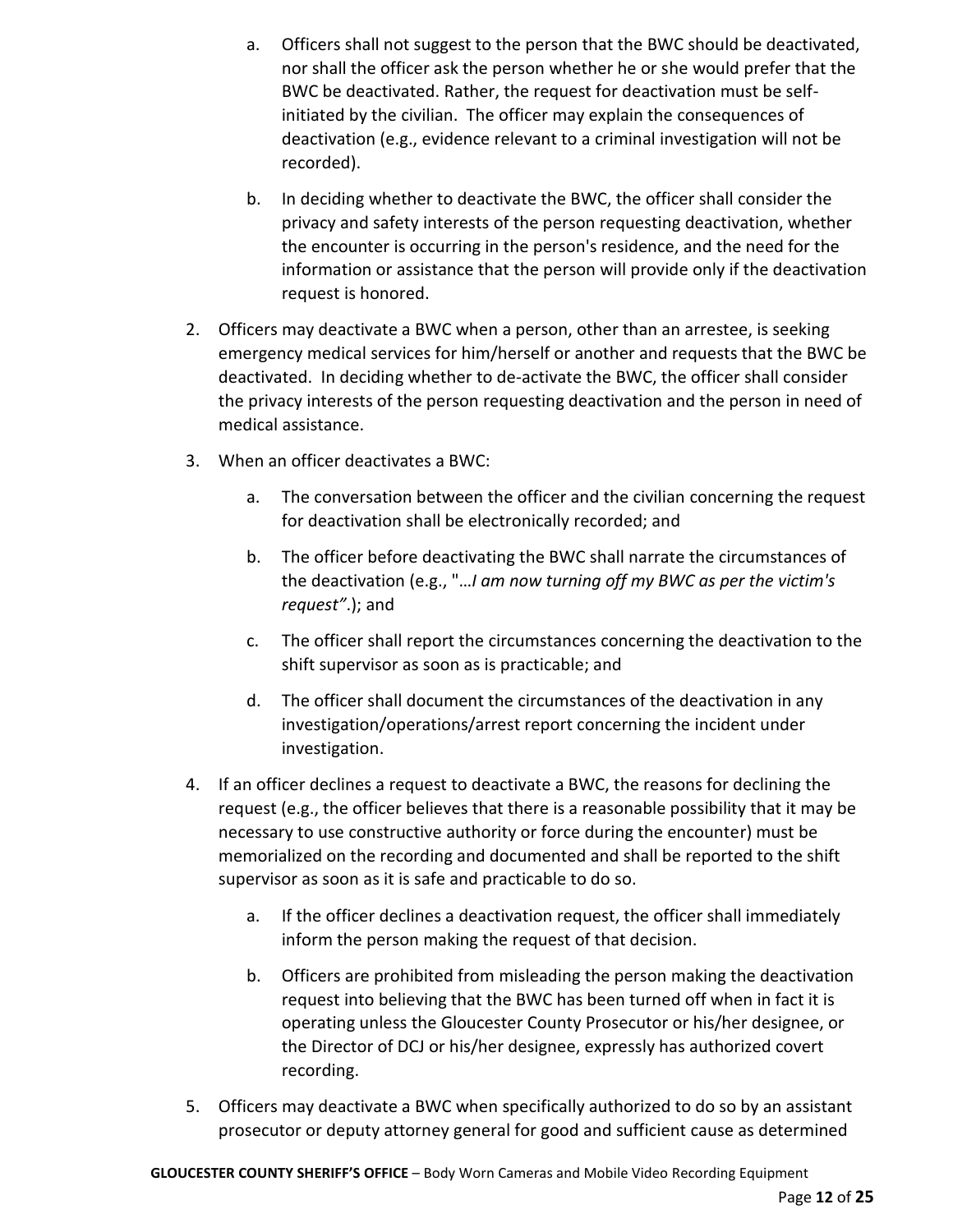by the assistant prosecutor or deputy attorney general. When an officer deactivates a BWC pursuant to this section, the officer shall narrate the circumstances of the deactivation indicating the assistant prosecutor or assistant deputy attorney general who authorized the deactivation (e.g., *"…I am now turning off my BWC as per the instruction of assistant prosecutor (insert name)*").

- 6. Officers may deactivate a BWC while participating in a discussion pertaining to criminal investigation strategy and planning (e.g., to consider what investigative techniques to pursue, such as what questions to pose to a suspect or witness, whether to summon a drug/explosives detection canine, whether to apply for a search warrant, whether to request permission to conduct a consent search, or to conduct another type of warrantless search, etc.), provided that the strategy/planning discussion is not conducted in the immediate presence of a civilian and further provided that the BWC-equipped officer is not actively engaged in the collection of physical evidence (i.e., conducting a search). When an officer deactivates a BWC pursuant to this section, the officer shall narrate the circumstances of the deactivation (e.g., *"…I am now turning off my BWC to discuss investigative strategy with my supervisor*").
- 7. If an officer is required to deactivate the BWC when entering a school, house of worship, health care facility, substance abuse treatment center, etc., the officer shall narrate the reason for deactivation (e.g., "…*I am entering a school building where children are present.*"). The BWC shall be reactivated as soon as it is safe and practicable to do so when the circumstances requiring deactivation no longer exist (e.g., the officer is conversing with an adult as part of a criminal investigation while in a place within the school where children would not be in view of the BWC).
- 8. If a BWC captures the image of a patient in a substance abuse treatment facility, the Sheriff or his/her designee shall notify the Gloucester County Prosecutor or his/her designee to ensure compliance with all applicable federal laws and regulations providing for the confidentiality of substance abuse treatment information (42 USC § 290dd-2, 42 CFR §23.1 to 23.41). The recording shall not be accessed without the permission of the Gloucester County Prosecutor or his/her designee. (Note that destruction of the recording would be inappropriate until it has been determined that it had not captured exculpatory information that must be provided to a defendant in discovery.)
- 9. In any instance when a BWC was deactivated pursuant to this section, the device shall be reactivated as soon as it is safe and practicable to do so when the circumstances justifying deactivation no longer exist (e.g., the interview of the person requesting deactivation is completed, etc.) and the officer would otherwise be required to activate the BWC.
- M. Officers shall not activate a BWC while in a courtroom during court proceedings unless the officer is responding to a call for service or is authorized to use constructive force or authority or unless the presiding judge expressly authorizes such activation.
- N. Officers shall not activate a BWC, nor shall deactivate a BWC that has been activated, if the officer knows or reasonably believes that the BWC would capture the image of an undercover officer or confidential informant or otherwise would pose a risk to the safety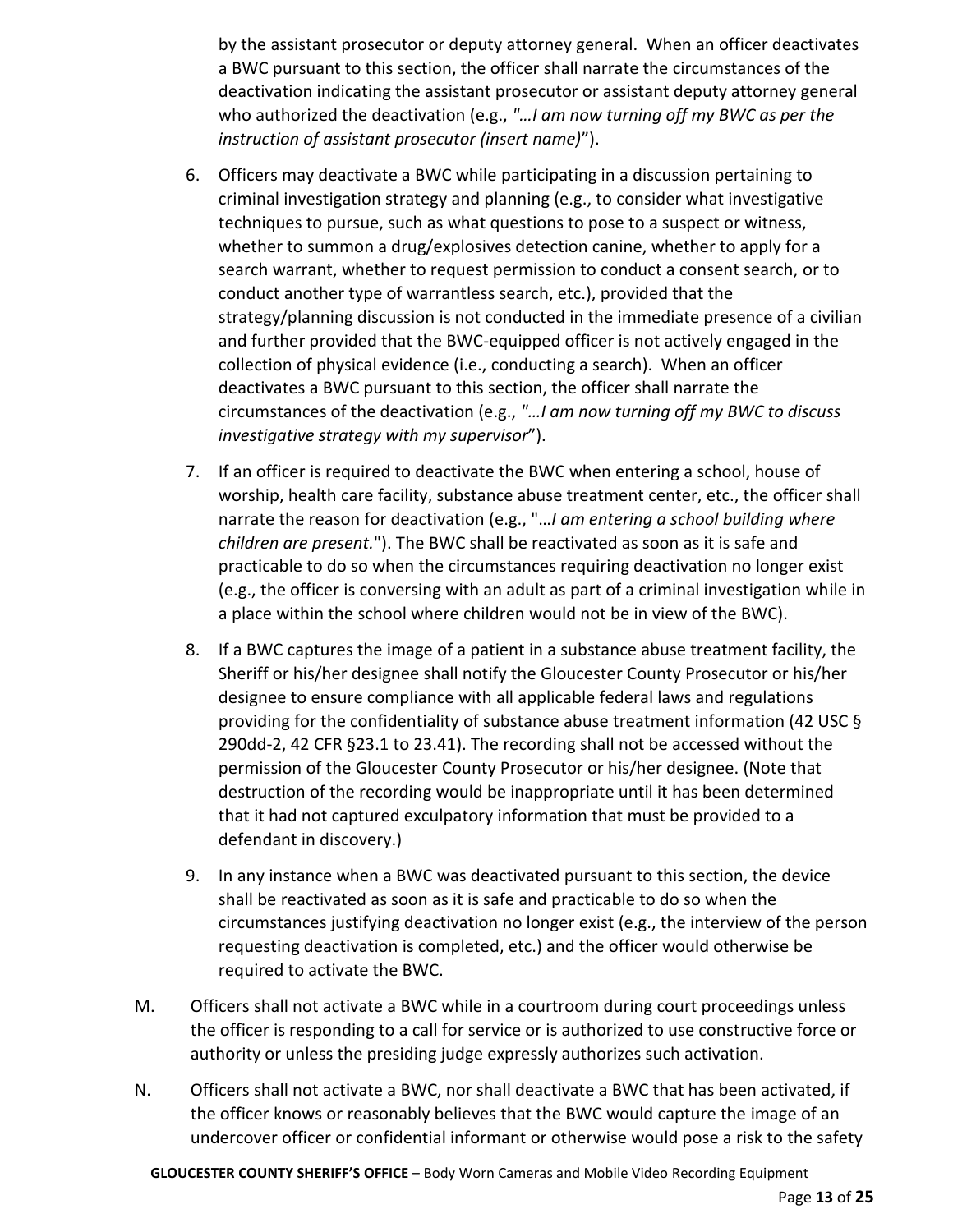of an undercover officer or confidential informant, unless such activation is expressly authorized by a supervisor, or unless the exigency of the situation and danger posed to an officer (e.g., active shooter, actual use of police force, officer in distress, etc.) require that the encounter/incident be recorded, in which event the officer shall inform the shift supervisor that the image of an undercover officer or confidential informant was recorded. The BWC shall be activated/reactivated as soon as it is safe and practicable to do so if and when the risk of capturing the image of an undercover officer or confidential informant no longer exists.

- O. In the event that a BWC worn during the execution of tactical operations (e.g., SWAT/ERT/ESU/UCERT operations, execution of arrest and/or search warrant, etc.) records confidential tactical information the disclosure of which might jeopardize future operations or officer safety (e.g., verbal codes or hand signals used to communicate information or instructions, techniques for interior movements and clearing rooms, techniques to convince persons to open doors, etc.), the recording shall be tagged accordingly to prevent its unauthorized release.
- P. BWCs shall be deactivated or removed while in the ALCOTEST area when the ALCOTEST device is being used. Nothing herein shall be construed to preclude the use of a BWC to record the behavior of a person arrested for driving while intoxicated other than while the person is in the ALCOTEST area while the ALCOTEST device is being operated. If this provision requires deactivation of a BWC, the officer shall narrate the reasons for deactivation (e.g., "…*I am deactivating the BWC because the suspect is about to take a breath test"*), and the BWC shall be reactivated when safe and practicable to do so following the completion of the breath testing operation.
- Q. When an MVR or BWC is activated, officers are encouraged to provide narration where practical and appropriate to augment the value of the recording and to provide clarity for the viewer.
- R. Officers or communications personnel (Dispatch) shall also update the CAD record of the incident in the appropriate data field that an MVR and/or BWC were operational during the incident.
- S. Non-law enforcement personnel shall not be allowed to review the recordings at the scene of contact. Officer complaints shall be handled in accordance with the policies set forth in *GCSO SOPs 301 and 301.1 governing Internal Affairs*. All other requests to view and/or obtain footage by the public shall be handled in accordance with section VIII of this SOP.
- T. Officers are to appropriately tag their recordings after each event if feasible. If not feasible, officers shall appropriately tag their recordings by the end of their shift.
- U. To identify BWC recordings that may raise special privacy or safety issues, the system administrator or his/her designee shall appropriately tag recordings that:
	- 1. Captures a law enforcement incident, as defined in *New Jersey Attorney General Directive 2019-4*:
		- a. Any use of force by a law enforcement officer resulting in death or serious bodily injury.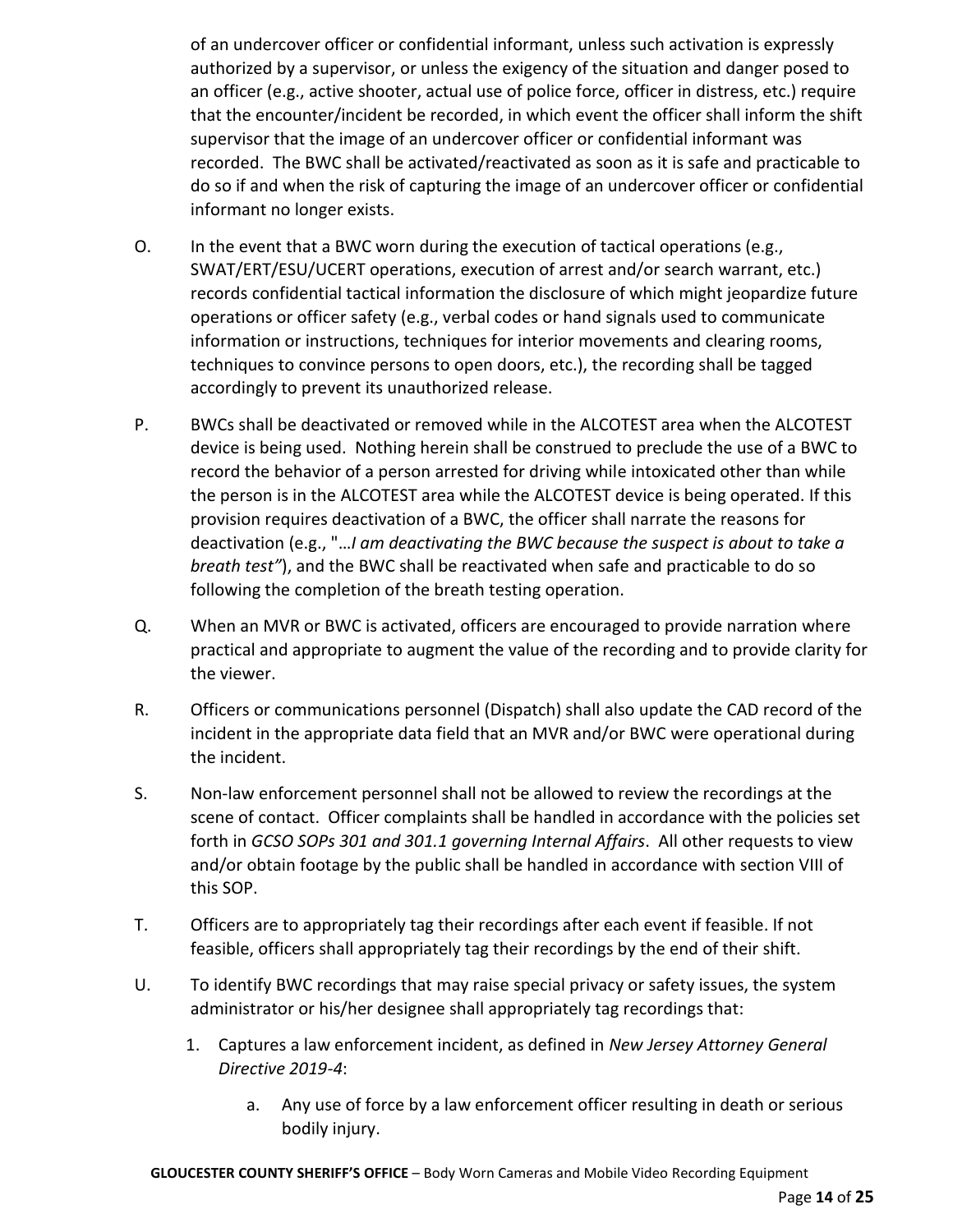- b. Any use of deadly force (including the discharge of a firearm) by a law enforcement officer, regardless of whether such force resulted in injury.
- c. The death of any civilian during an encounter with a law enforcement officer; and
- d. The death of any civilian while in the custody of law enforcement.
- 2. Captures the image of a victim of a criminal offense; or
- 3. Captures the image of a child; or
- 4. Were made in a residential premise (e.g., a home, apartment, college dormitory room, hotel/motel room, etc.), a school or youth facility, a healthcare facility or medical office, a substance abuse or mental health treatment facility, or a place of worship; or
- 5. Captures a conversation with a person whose request to deactivate the BWC was declined; or
- 6. Captures a special operations event or execution of an arrest and/or search warrant where confidential tactical information may have been recorded; or
- 7. Captures the image of an undercover officer or confidential informant; or
- 8. Captures the screen of a law enforcement computer monitor that is displaying confidential personal or law enforcement sensitive information.
- V. The officer recording an event that may have or contain evidential or administrative value will complete the **MVR – BWC VIDEO REQUEST FORM** as soon as practicable, but on all occasions prior to reporting off duty.
	- 1. If the incident was not captured on an MVR or BWC, the reason should be noted within the narrative portion of the investigation report. Computer aided dispatch entries and the *Reports concerning MVR/BWC Malfunctions* shall be available.
	- 2. The **MVR – BWC VIDEO REQUEST FORM** will provide the system administrator with the information necessary to create a recording/DVD of the event from the server.
	- 3. The system administrator or his/her designee shall create a recording/DVD from the server of any events having potential evidentiary value.
	- 4. The system administrator or his/her designee creating the DVD of the event is responsible for appropriately labeling and securing the DVD in compliance with this agency's evidence procedures.
- W. In accordance with N.J.S.A. 2A: 156A-3 and when using an MVR, it is unlawful to record any conversation that a person might have in the back of a sheriff's vehicle when the assigned law enforcement officer is not present.
	- 1. Therefore, the internal microphone will only be activated when the assigned officer is in the car or speaking to anyone in the rear seat.
	- 2. Each in car camera equipped patrol vehicle will conspicuously display a placard facing the prisoner seat reading: "*Notice. Please be advised that any conversation held in*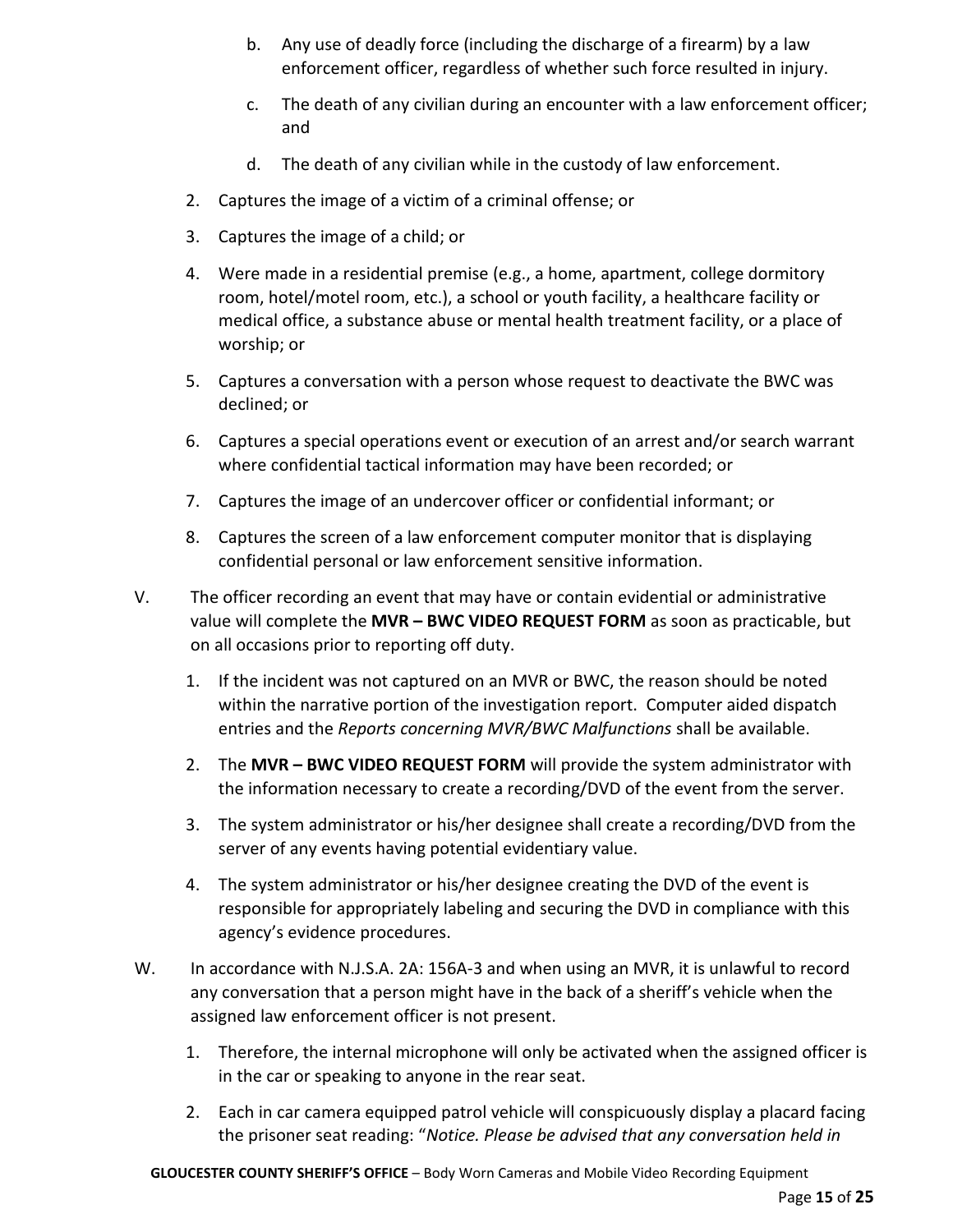*this vehicle is subject to being recorded…. Aviso Favor de tener nen cuenta que caulquier conversacion dentro de este vehiculo esta sujeto a ser grabarabado*."

### **VII. SUPERVISORY RESPONSIBILITIES**

- A. Supervisors shall ensure that officers utilize MVRs and BWCs in accordance with this order.
- B. Supervisors shall ensure that MVR/BWC recordings are uploaded to the server in a timely fashion.
- C. Supervisors shall formally review all instances when an MVR/BWC is deactivated prior to the conclusion of an incident and forward the documented review through the chain of command to the Sheriff or his/her designee.
- D. Supervisors will conduct random reviews of selected recordings to assess officer performance as well as to flag video/audio that may be appropriate for training purposes.
	- 1. The Sheriff or his/her designee will designate a supervisor to complete the MVR supervisory review of MVR/BWC contacts.
	- 2. One random review will be conducted on every sheriff's officer assigned to patrol duties once every quarter.
	- 3. The designated supervisor will randomly choose one motor vehicle stop for each law enforcement officer that conducted any motor vehicle stops between the first day of the quarter and the last day of the quarter.
	- 4. The designated supervisor will have two (2) weeks from the end of the quarter to complete the review.
	- 5. A mandatory review will be conducted upon any motor vehicle stop that escalated into a use of force incident, or if the motorist initiates an internal complaint upon the law enforcement officer. This mandatory review will be in addition to the required random review per quarter.
	- 6. The Sheriff or his/her designee will determine when it is necessary for a Level II review to be completed upon the supervisor conducting the initial review.
	- 7. The supervisor will utilize the *Supervisory Review of MVR - BWC Form* to answer the questions as the video of the random motor vehicle stop is being reviewed.
	- 8. The designated supervisors completing the reviews of members will forward their completed report/s to the Sheriff or his/her designee. The Sheriff or his/her designee will provide reporting of these required reviews to the GCPO, Office of Professional Standards.
- E. If an internal affairs complaint is associated with a recorded event, or an officer believes an incident may generate an internal affairs complaint, the supervisor, or the system administrator or his/her designee, will flag the video/audio for indefinite retention.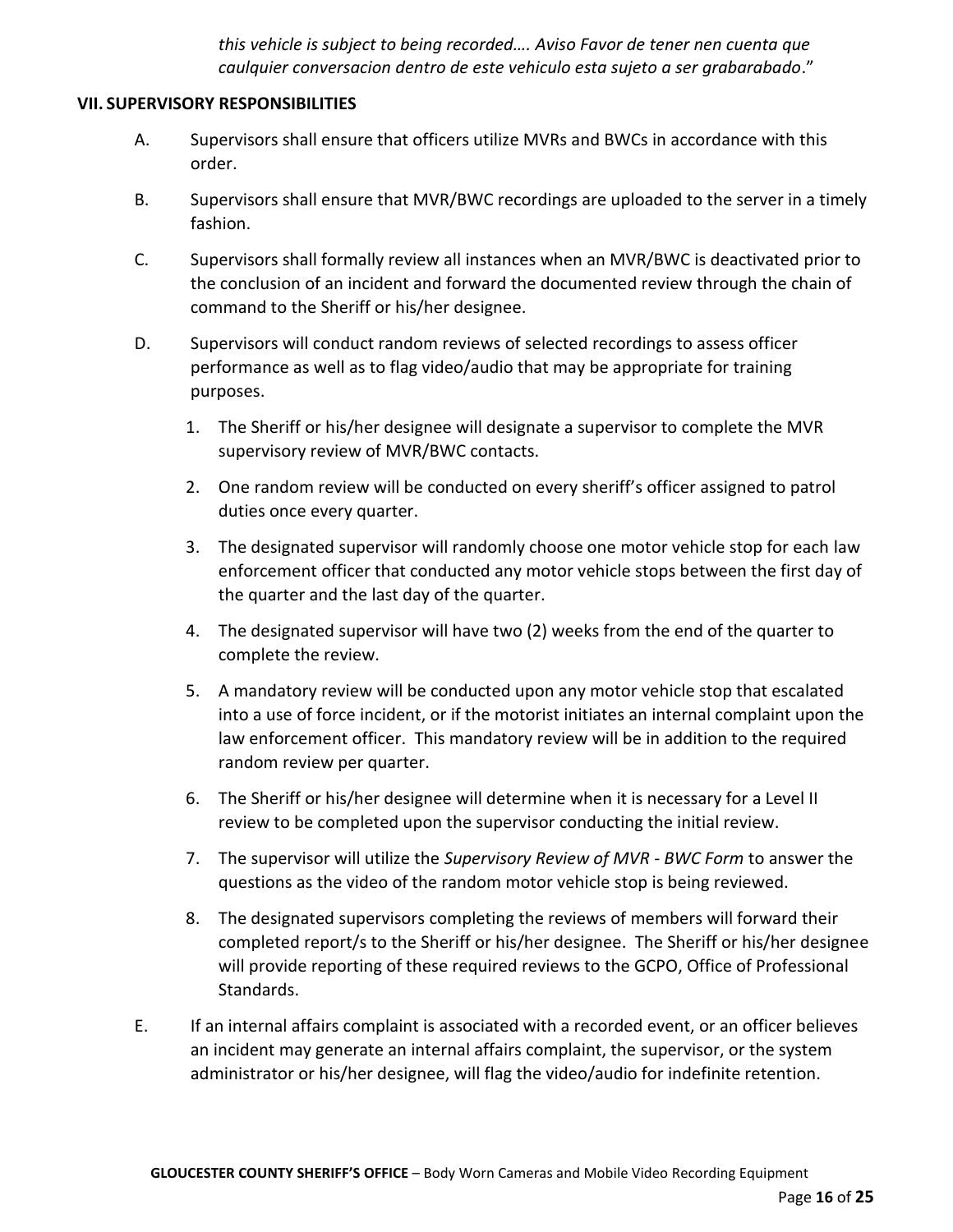### **VIII. RECORDS RETENTION AND REVIEW**

- A. All recording media, images, and audio are the intellectual property of the GCSO and will not be copied, released, or disseminated in any form or manner outside the parameters of this SOP without the expressed written consent of the Sheriff or his/her designee.
- B. Viewing of MVR and BWC events is strictly limited to sworn officers of this agency. Viewing by any other person is prohibited unless authorized by the Sheriff, his/her designee, or consistent with the provisions of this SOP*.*
- C. BWC recordings shall not be divulged or used for any commercial or other nonlaw enforcement purpose.
- D. No law enforcement officer or civilian employee of this agency shall access, view, copy, disseminate, or otherwise use an MVR/BWC recording except for an official purpose. Access to and use of a stored MVR/BWC recording is permitted only:
	- 1. When relevant to and in furtherance of a criminal investigation or prosecution.
	- 2. When relevant to and in furtherance of an internal affairs investigation.
	- 3. When relevant to and in furtherance of a management review process to identify circumstances indicating police misconduct or to determine the existence of a pattern or practice of possible misconduct.
	- 4. To assist the officer whose BWC/MVR made the recording in preparing his/her **own** formal report, except:
		- a. In officer involved use of force incidents; or
		- b. In motor vehicle pursuits resulting in death or serious bodily injury; or
		- c. In any in-custody death investigations; or
		- d. When it captures images involving an encounter about which a complaint has been registered by the subject of the recording; oR
		- e. When it pertains to a criminal investigation or otherwise records information that may have evidentiary, or exculpatory value, subject to discovery in a prosecution; or
		- f. When it records an arrest that did not result in an ongoing prosecution; or
		- g. When it records an incident that is the subject of an internal affairs complaint.
		- h. NOTE: nothing in this subsection is intended to prevent officers from considering, reviewing, or receiving an accounting of such BWC recording after the creation of any required initial reports, statements, and interviews regarding the recorded event. The events noted above in subsections VIII.D.4(b)(c) cannot be accessed or viewed without the expressed permission of the assistant prosecutor or deputy attorney general supervising the investigation. Force incidents that are under investigation in accordance with *Attorney General Law Enforcement Directive 2019-4* require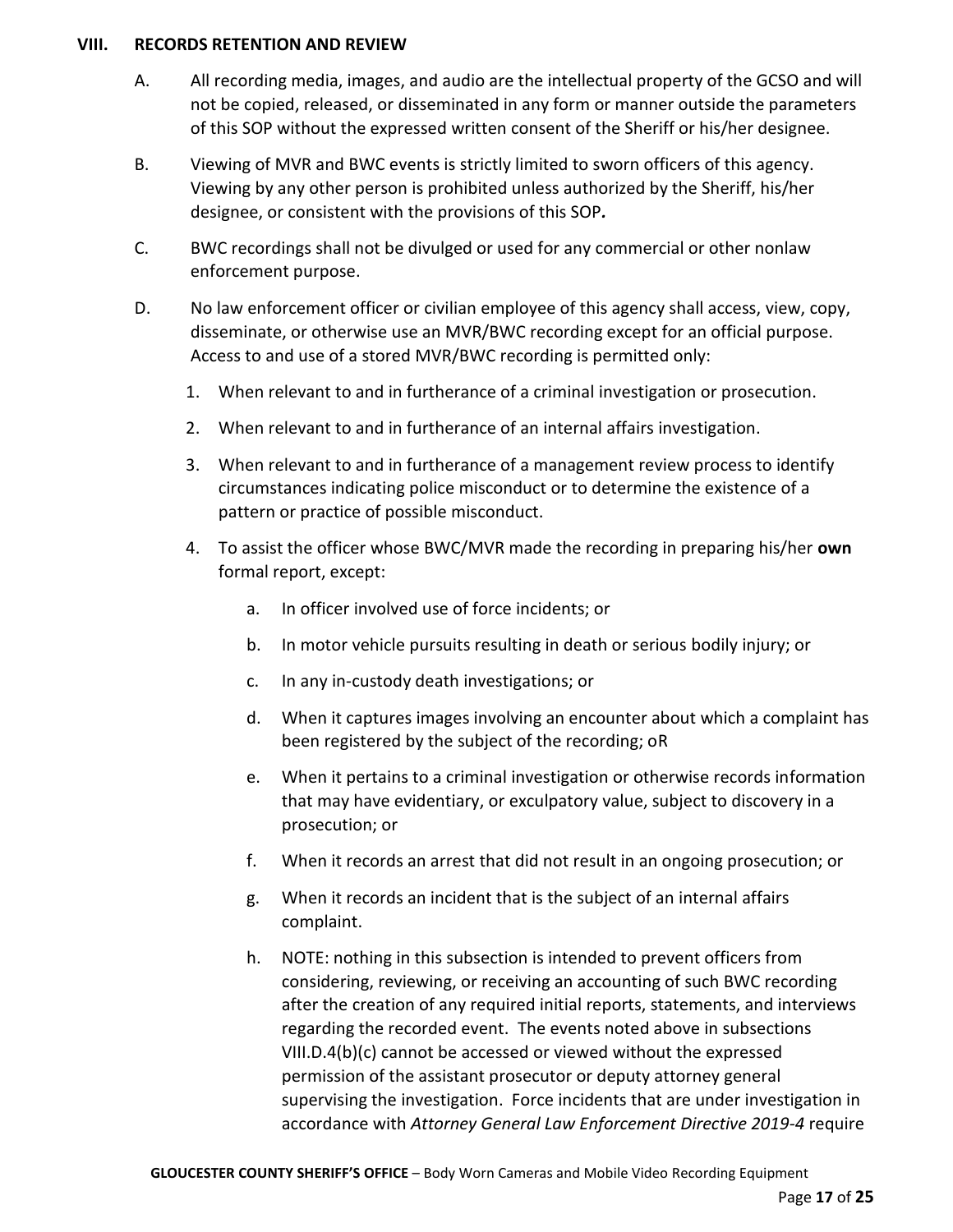permission from the assistant prosecutor or deputy attorney general supervising the investigation.

- i. Officers reviewing a recording after completion of their initial report, and wishing to add any additional information to the initial report, can submit a supplemental report detailing their renewed recollection after supervisory approval. **UNDER NO CIRCUMSTANCES**, shall officers or supervisors change or modify the initial report
- 5. When relevant to a supervisor's review of an officer's actions as part of the supervisory process authorized by the agency.
- 6. To show to a civilian who intends to file a complaint against an officer to demonstrate what occurred during the encounter, so that the person can make an informed decision whether to file the complaint. Only the internal affairs supervisor or his/her designee can show such a recording to a civilian.
- 7. To comply with the state's discovery obligations in prosecutions pursuant to the Rules of Court:
	- a. Such request must be specific and on the proper instrument, i.e., subpoena, discovery request, etc.
	- b. Only those portions of the recording pertinent to the request shall be forwarded.
	- c. This agency reserves the right to redact video and audio as applicable by law.
		- 1) **NOTE**: When providing discovery in a domestic violence matter, ensure that the recording is reviewed prior to release to verify that there is no confidential information that should be redacted.
		- 2) This confidential information includes, but is not limited to, the location where the victim is being sheltered or contact phone numbers for those assisting the victim, etc.
	- d. All requests for copies or review of BWC recordings are subject to the fee requirements of the prevailing ordinance.
- 8. To comply with any other legal obligation to turn over the recording to a person or entity.
- 9. Solely and exclusively for internal training purposes, provided that the recording is edited so that the identity of individuals depicted in the recording cannot be determined by persons viewing the training video, unless the depicted individuals have consented to the recording being used for training purposes.
	- a. **NOTE**: Consent is not required from GCSO officers appearing in the recording.
	- b. BWC/MVR recordings retained beyond one hundred and eighty (180) days solely and exclusively for training purposes shall not be admissible as evidence in any criminal or civil legal or administrative proceeding.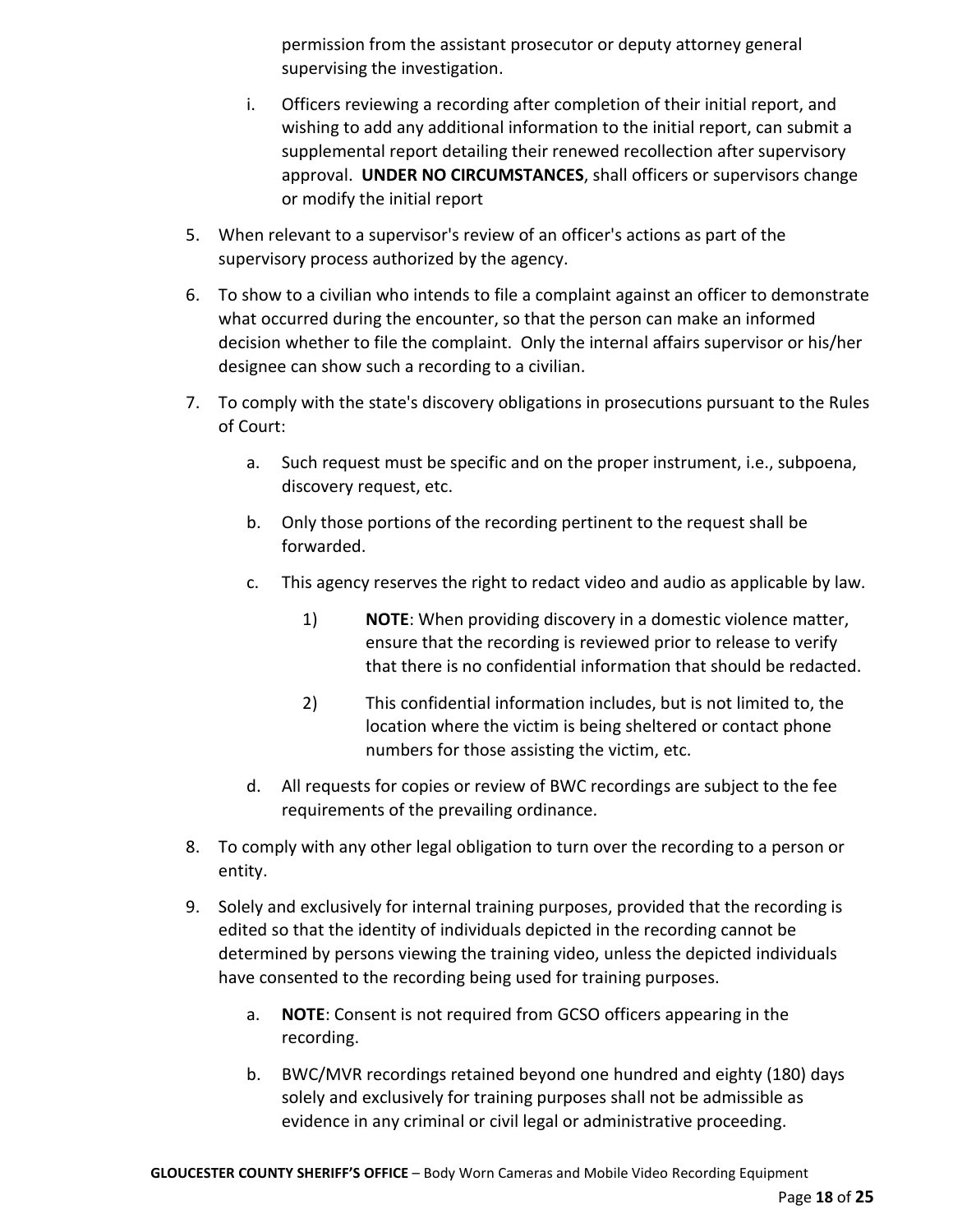- 10. To show or disseminate the recording to a civilian or a nonlaw enforcement entity or to disseminate it to the public, when the Gloucester County Prosecutor or his/her designee, or Director of the DCJ or his/her designee, determines that disclosure to that person entity or the public is warranted because the person's/entity's/public's need for access outweighs the law enforcement interest in maintaining confidentiality.
- 11. To conduct an audit to ensure compliance with this SOP.
- 12. To enhance officer and public safety by providing intelligence information in preparation for a raid/warrant execution (e.g., by providing information about the layout of a premises to be searched), when such use is approved by the Gloucester County Prosecutor or his/her designee, or the Director of the Division of Criminal Justice or his/her designee.
- 13. Any other specified official purpose where the Gloucester County Prosecutor or his/her designee, or the Director of the DCJ or his/her designee, finds in writing that good and sufficient cause exists to authorize access to a particular BWC recording.
- E. Officers shall not erase or in any other manner alter, tamper with, destroy, or conceal BWC/MVR recordings or remove or disable any camera. Officers shall not instruct another to alter, tamper with, destroy, or conceal BWC/MVR recordings or remove or disable any camera. If an officer, employee, or agent fails to adhere to the recording or retention requirements contained in this order, N.J.S.A. 2C:28-7, or N.J.S.A. 40A:14-118.5 et seq., or intentionally interferes with a BWC/MVR's ability to accurately capture audio or video recordings:
	- 1. The officer, employee, or agent shall be subject to appropriate disciplinary action or criminal sanctions; and
	- 2. There shall be a rebuttable presumption that exculpatory evidence was destroyed or not captured in favor of a criminal defendant who reasonably asserts that exculpatory evidence was destroyed or not captured; and
	- 3. There shall be a rebuttable presumption that evidence supporting a plaintiff's claim was destroyed or not captured in favor of a civil plaintiff suing the government, a law enforcement agency, or a law enforcement officer for damages based on police misconduct if the plaintiff reasonably asserts that evidence supporting the plaintiff's claim was destroyed or not captured.
	- 4. Any recordings from a BWC recorded in contravention of N.J.S.A. 40A:14-118.5 et seq., or any other applicable law, shall be immediately destroyed, and shall not be admissible as evidence in any criminal, civil, or administrative proceeding.
- F. Recordings are considered investigatory records of this agency, and shall be maintained and disposed of in accordance with New Jersey Division of Revenue and Enterprise Services, Bureau of Records Management ("BRM") records retention schedules.
	- 1. Contents downloaded from BWCs/MVRs will be stored on a secure server or other designated storage media. If deemed necessary, such storage media shall be maintained as evidence or with the appropriate case file. If maintained as evidence, all orders regarding evidence handling and retention shall be followed.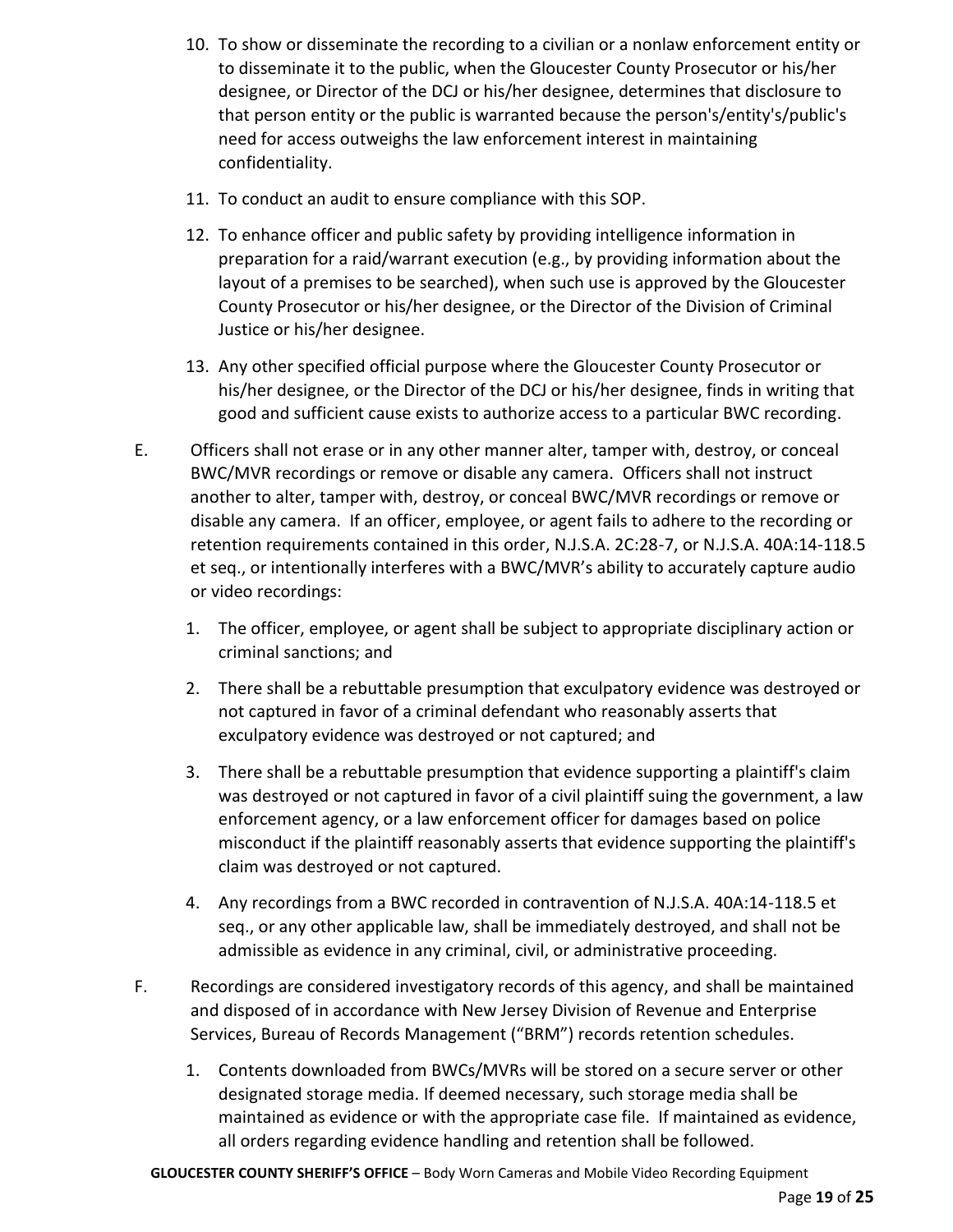- 2. Except for recordings being stored for criminal, civil administrative proceedings, or evidentiary purposes, recordings shall be retained for a period of at least one hundred and eighty (180) days.
- 3. Recordings being stored for criminal, civil, or administrative purposes must be retained until the conclusion of the case, plus any retention period.
- 4. Recordings of an arrest that did not result in an ongoing prosecution, or records the use of police force, shall be kept until the expiration of the statute of limitations for filing a civil complaint against the officer or the agency (Two (2) years).
- 5. Recordings shall automatically be retained for not less than three (3) years if it captures images involving an encounter about which a complaint has been registered by a subject of the BWC/MVR recording.
- 6. BWC/MVR recordings shall be retained for not less than three (3) years if requested by:
	- a. The officer whose BWC made the recording, if that officer reasonably asserts the recording has evidentiary or exculpatory value; or
	- b. The officer who is a subject of the BWC recording, if that officer reasonably asserts the recording has evidentiary or exculpatory value; or
	- c. Any immediate supervisor of an officer whose BWC made the recording or who is a subject of the BWC recording, if that immediate supervisor reasonably asserts the recording has evidentiary or exculpatory value; or
	- d. Any officer, if the BWC recording is being retained solely and exclusively for police training purposes; or
	- e. Any member of the public who is a subject of the BWC recording; or
	- f. Any parent or legal guardian of a minor who is a subject of the BWC recording; or
	- g. A deceased subject's next of kin or legally authorized designee.
	- h. NOTE: the member of the public, parent, or legal guardian, or next of kin or their designee (subsections VIII.E.6 (e)(f)(g)) shall be permitted to review the recording in accordance with N.J.S.A. 47:1A-1 et seq. to determine whether to request a three-year retention period.
- 7. Recordings maintained for these purposes can only be erased or destroyed in accordance with New Jersey Division of Revenue and Enterprise Services, Bureau of Records Management ("BRM") records retention schedules.
- 8. When a BWC records an incident that is the subject of an administrative internal affairs complaint, the recording shall be kept pending final resolution of the internal affairs investigation, any resulting administrative action, and required retention.
- G. Video and/or audio recordings are subject to release under the *Open Public Records Act* N.J.S.A. 47: 1A-1 et seq. except, the Sheriff or his/her designee shall notify the GCPO within one (1) business day upon receiving any subpoena, court order or OPRA request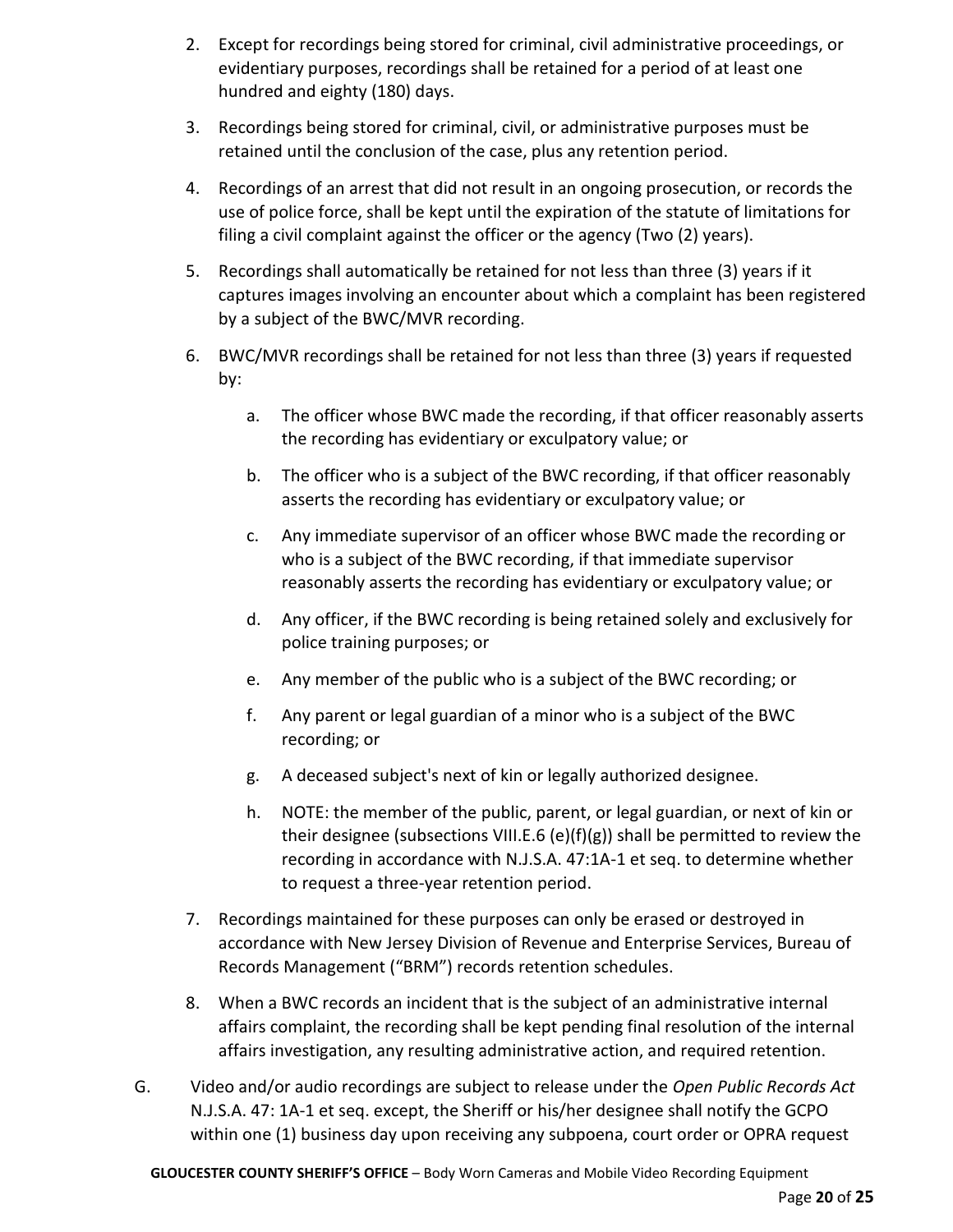for a BWC recording *before complying with it*. Such notice shall clearly state the deadline by which a response must be made to the Open Public Record Request. Only the following BWC recordings shall be exempt from public inspection:

- 1. BWC recordings subject to a minimum three-year retention period solely and exclusively pursuant to subsection VIII.F.5 of this SOP, if the subject of the BWC recording making the complaint requests the BWC recording not be made available to the public.
- 2. BWC recordings not subject to a minimum three-year retention period, or additional retention requirements pursuant to subsection VIII.F.6 of this SOP.
- 3. BWC recordings subject to a minimum three-year retention period solely and exclusively pursuant to subsection VIII.F of this SOP.
- 4. BWC recordings subject to a minimum three-year retention period solely and exclusively pursuant to subsection VIII.F.6 if an officer, parent, or legal guardian, or next of kin or designee requests the BWC recording not be made available to the public.
- H. An MVR or BWC recording of an event or encounter that involves an investigation of a criminal offense shall not be shared with or provided or shown to any person, entity, or government agency, other than a law enforcement agency or officer or authorized civilian employee of such agency, unless such disclosure is required by the New Jersey Rules of Court governing discovery in prosecutions, or by a court order, or unless the Sheriff in consultation with the Gloucester County Prosecutor or his/her designee determines that the person's/entity's/non-law enforcement agency's/public's need for access outweighs the law enforcement interest in maintaining confidentiality.
	- 1. If disclosure of a BWC/MVR recording as part of the state's discovery obligations in a prosecution might present a danger to any officer or civilian (e.g., reveal an undercover officer, confidential informant, surveillance site, etc.), or might reveal confidential tactical information the disclosure of which might jeopardize future operations or officer safety (e.g., verbal codes or hand signals used to communicate information or instructions, techniques for interior movements and clearing rooms during execution of warrant, techniques for convincing persons to open doors during warrant execution, etc.), the Gloucester County Prosecutor or his/her designee shall, in the exercise of sound prosecutorial discretion, take such steps as are appropriate and authorized by law and/or court rule to protect the information from disclosure, such as by seeking a protective order from the court.
	- 2. A BWC/MVR recording tagged pursuant to section VI.R of this order shall not be accessed, viewed, copied, disseminated, or otherwise used without first obtaining the permission of the Gloucester County Prosecutor or his/her designee, or the Director of the DCJ or his/her designee. The Gloucester County Prosecutor or his/her designee, or the Director of the DCJ or his/her designee may authorize the Sheriff and one or more supervisory officers to grant permission pursuant to this section to access, view, copy, disseminate, or otherwise use BWC recordings tagged pursuant to section VI.R.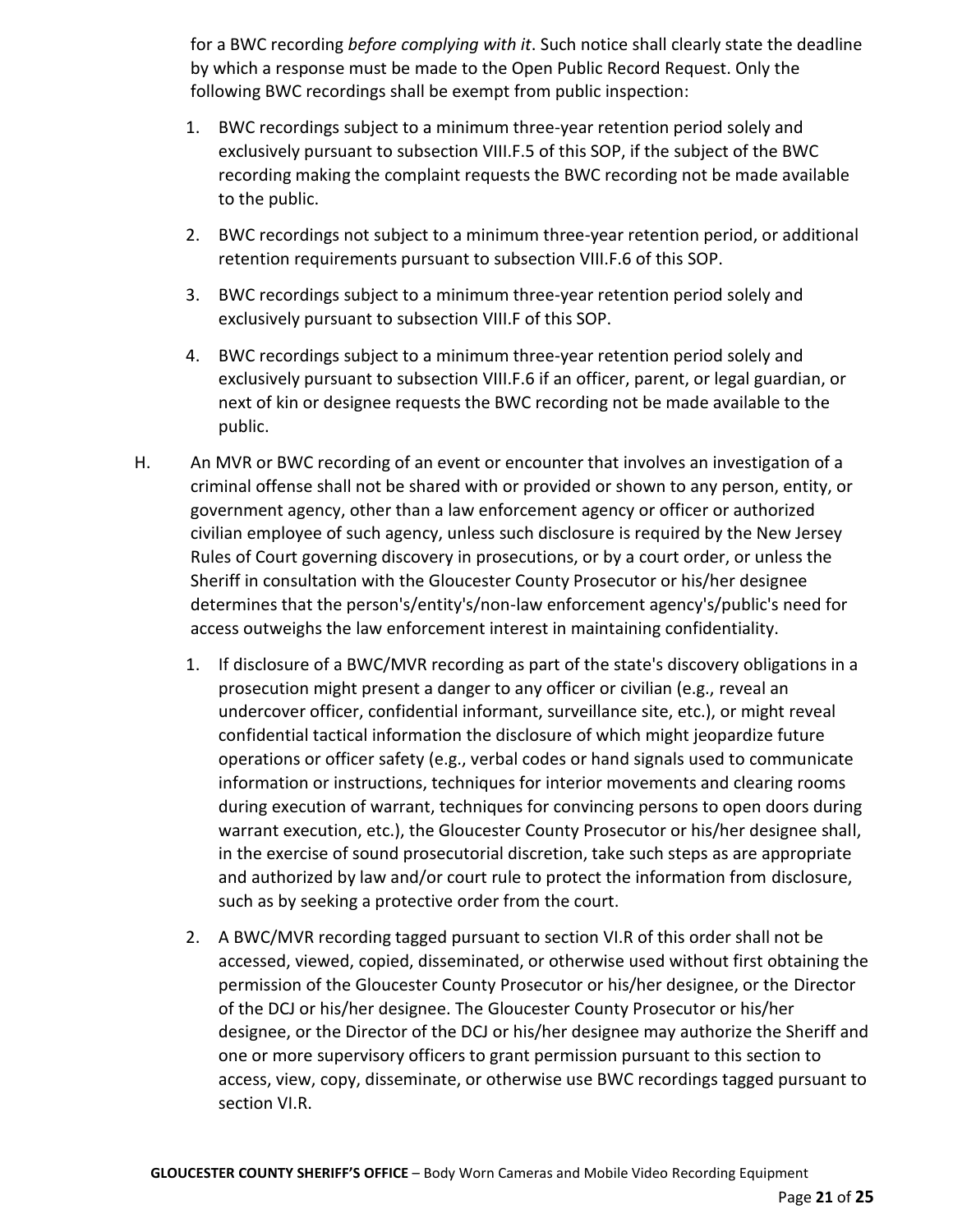- 3. The assistant prosecutor or deputy attorney general overseeing a law enforcement investigation pursuant to *Attorney General Law Enforcement Directive 2019-4*, or his/her designee, may in the exercise of sound discretion authorize a civilian or law enforcement witness to be given access to or view a BWC/MVR recording of the incident under investigation. To ensure the integrity of such investigations and to avoid possible contamination of a witness's personal recollection of events that could undermine his or her credibility as a witness, notwithstanding any other provision of this policy, no civilian or law enforcement witness, (including the principals) of the investigation, shall be given access to or view a BWC/MVR recording of the incident, or a BWC recording of the response or on-scene investigation of the incident, without the expressed prior approval of the assistant prosecutor or his/her designee.
- I. The MVR/BWC system administrator or his/her designee shall maintain a written record of all MVR/BWC recordings that are accessed, viewed, copied, disseminated, or deleted. Such record can be automatically maintained by the system software. The Sheriff shall cause a periodic audit of these records to ensure compliance with this policy. Minimally, the record keeping system shall document the following information:
	- 1. The date and time of access; and
	- 2. The specific recording(s) that was/were accessed; and
	- 3. The officer or civilian employee who accessed the stored recording; and
	- 4. The person who approved access, where applicable; and
	- 5. The reason(s) for access, specifying the purpose or purposes for access and specifying the relevant case/investigation number, where applicable.
- J. If a recording is required for use in court, that recording shall not be released without the prior approval of the Sheriff or his/her designee and only if a duplicate copy is retained by the agency. The GCPO must approve the release of any recording involving a death investigation, and all indictable crimes to any court or defense attorney.
- K. All requests by the media or the public to view video/hear audio must be referred to the GCPO.
- L. The Sheriff or his/her designee shall cause random reviews of recordings to monitor officer activity. The purpose of this review is to monitor GCSO policy, investigate civilian complaints, and to look for any procedural deficiencies regarding arrests, field investigations, interpersonal communications, and safety and training issues. This will be completed to follow the GCPO Directive concerning same.

# *By Order of***: Jonathan M. Sammons, Gloucester County Sheriff**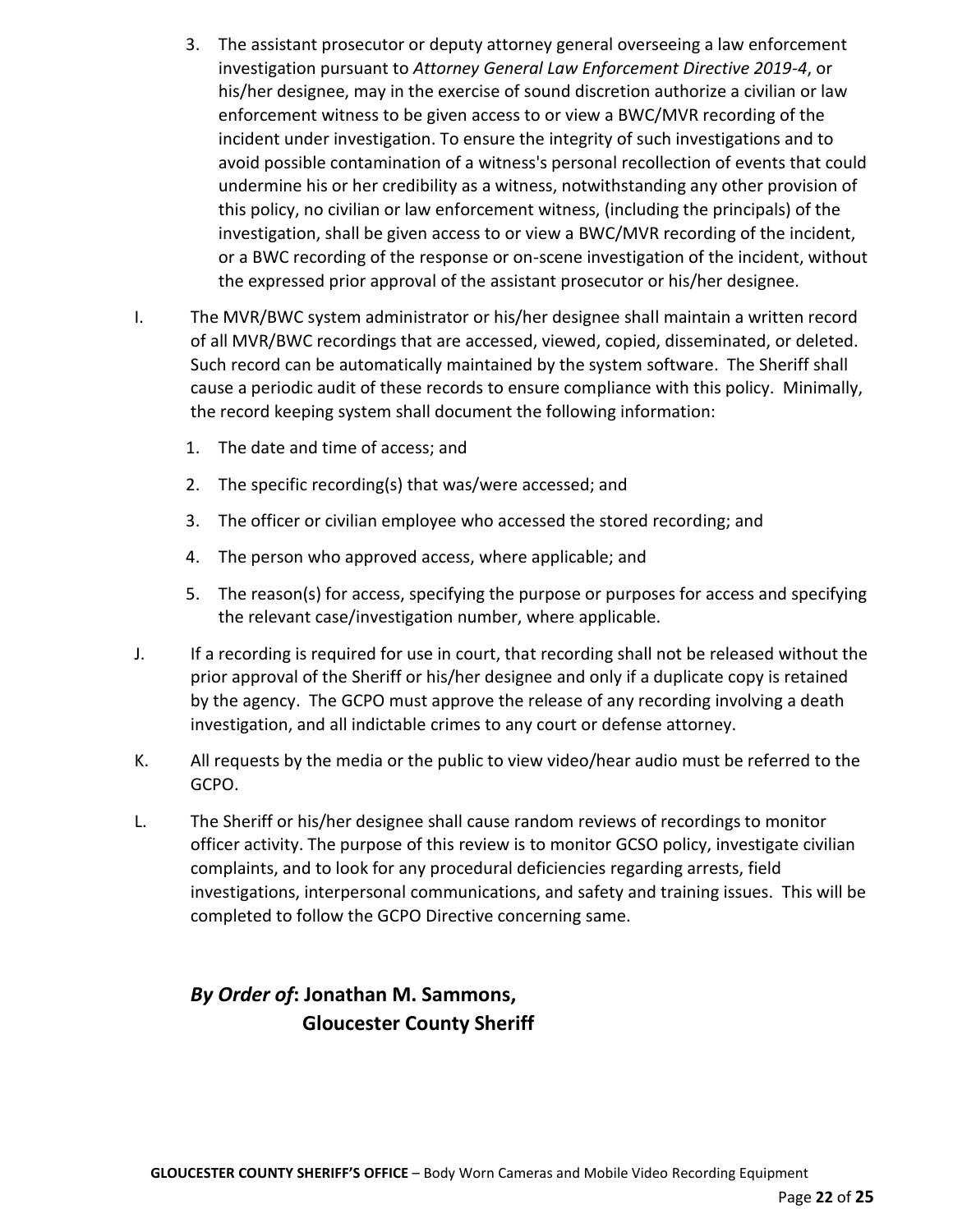#### **EXHIBIT A**

| <b>GLOUCESTER COUNTY SHERIFF'S OFFICE</b> |  |  |  |
|-------------------------------------------|--|--|--|
|-------------------------------------------|--|--|--|

# **MVR – BWC MALFUNCTIONS REPORT**

|                                          | <b>USER NOTIFICATION</b>                   |                       |  |  |
|------------------------------------------|--------------------------------------------|-----------------------|--|--|
| TYPE OF MALFUNCTIONING UNIT (CHECK ONE): |                                            |                       |  |  |
| <b>MVR</b>                               |                                            |                       |  |  |
| <b>BWC</b>                               |                                            |                       |  |  |
| DATE OF MALFUNCTION                      |                                            |                       |  |  |
| TIME OF MALFUNCTION                      |                                            |                       |  |  |
| <b>VEHICLE NUMBER OR BWC NUMBER</b>      |                                            |                       |  |  |
| NATURE OF MALFUNCTION                    |                                            |                       |  |  |
| USER NAME / ID                           |                                            |                       |  |  |
| <b>USER SIGNATURE</b>                    |                                            |                       |  |  |
|                                          | <b>ADMINISTRATOR / SUPERVISOR ACTION</b>   |                       |  |  |
| <b>REQUEST FOR REPAIR MADE</b>           | <b>YES</b><br><b>NO</b>                    |                       |  |  |
| <b>VEHICLE REMOVED FROM SERVICE</b>      | <b>YES</b><br><b>NO</b>                    | <b>NOT APPLICABLE</b> |  |  |
| <b>BWC REMOVED FROM SERVICE</b>          | <b>YES</b><br><b>NO</b>                    | <b>NOT APPLICABLE</b> |  |  |
| MALFUNCTION CORRECTED                    | <b>YES</b><br><b>NO</b><br><b>NO DATE:</b> |                       |  |  |
| ADMIN / SUPERVISOR NAME AND ID           |                                            |                       |  |  |
| ADMIN / SUPERVISOR SIGNATURE             |                                            |                       |  |  |
| <b>NOTES / COMMENTS</b>                  |                                            |                       |  |  |
|                                          |                                            |                       |  |  |
|                                          |                                            |                       |  |  |
|                                          |                                            |                       |  |  |
|                                          |                                            |                       |  |  |
|                                          |                                            |                       |  |  |
|                                          |                                            |                       |  |  |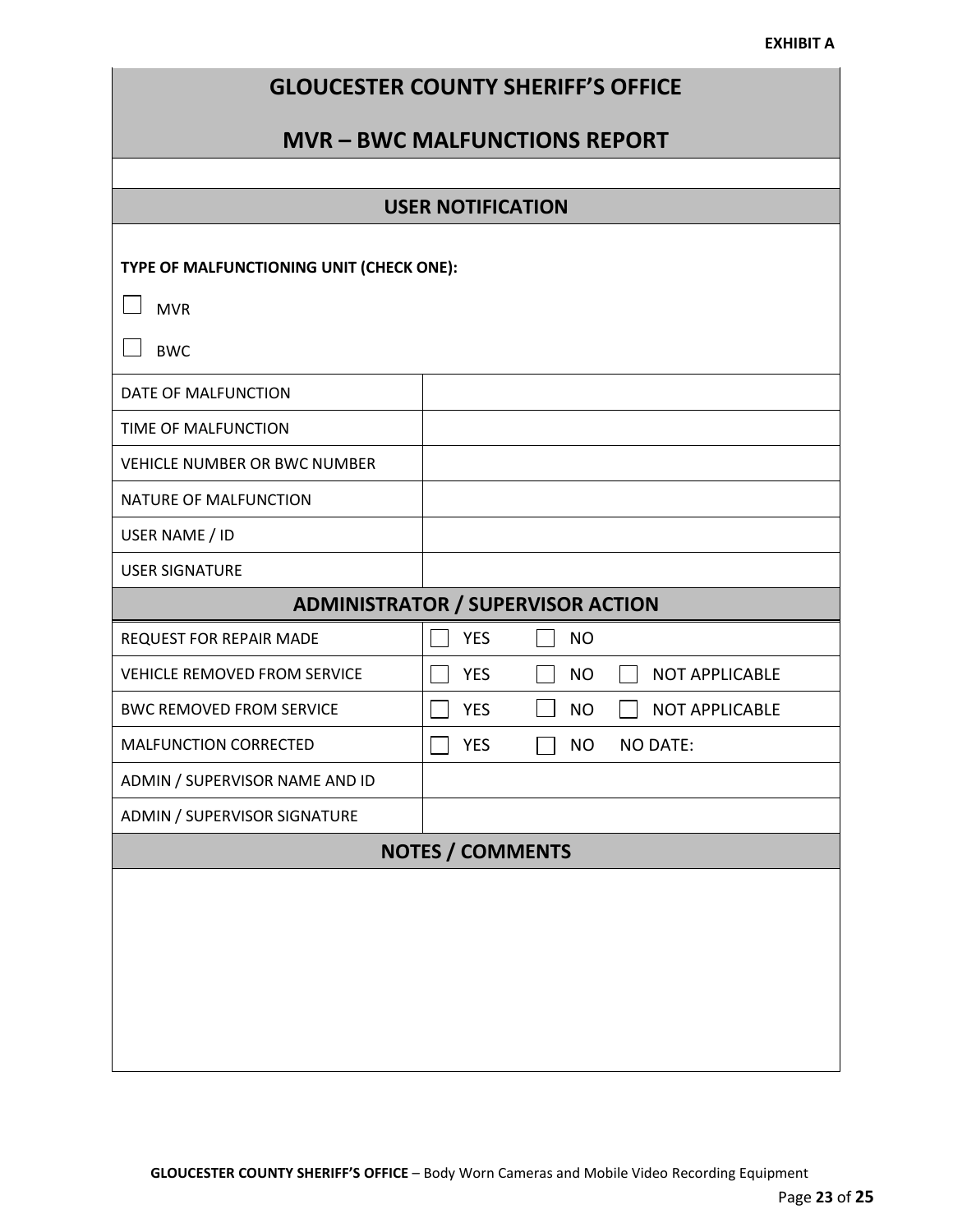#### **EXHIBIT B**

|  | <b>GLOUCESTER COUNTY SHERIFF'S OFFICE</b> |  |
|--|-------------------------------------------|--|
|--|-------------------------------------------|--|

# **MVR – BWC VIDEO REQUEST FORM**

# **USER REQUEST**

| TYPE OF UNIT (CHECK ALL THAT APPLY):     |                           |  |  |  |
|------------------------------------------|---------------------------|--|--|--|
| <b>MVR</b>                               |                           |  |  |  |
| <b>BWC</b>                               |                           |  |  |  |
| DATE OF USER REQUEST FOR DUPLICATION     |                           |  |  |  |
| DATE OF INCIDENT                         |                           |  |  |  |
| PATROL VEHICLE NUMBER (MVR)              |                           |  |  |  |
| <b>BODY CAMERA NUMBER (BWC)</b>          |                           |  |  |  |
| OFFICER NAME / ID                        |                           |  |  |  |
| <b>INCIDENT DESCRIPTION</b>              |                           |  |  |  |
| <b>INCIDENT CASE NUMBER</b>              |                           |  |  |  |
| <b>USER SIGNATURE</b>                    |                           |  |  |  |
| <b>ADMINISTRATOR / SUPERVISOR ACTION</b> |                           |  |  |  |
|                                          |                           |  |  |  |
| DATE OF DUPLICATION                      |                           |  |  |  |
| ADMINISTRATOR PERFORMING DUPLICATION     |                           |  |  |  |
| SECURED AS DEPARTMENTAL EVIDENCE         | <b>YES</b><br><b>NO</b>   |  |  |  |
| ADMIN/ SUPERVISOR SIGNATURE              |                           |  |  |  |
|                                          | <b>NOTES AND COMMENTS</b> |  |  |  |
|                                          |                           |  |  |  |
|                                          |                           |  |  |  |
|                                          |                           |  |  |  |
|                                          |                           |  |  |  |
|                                          |                           |  |  |  |